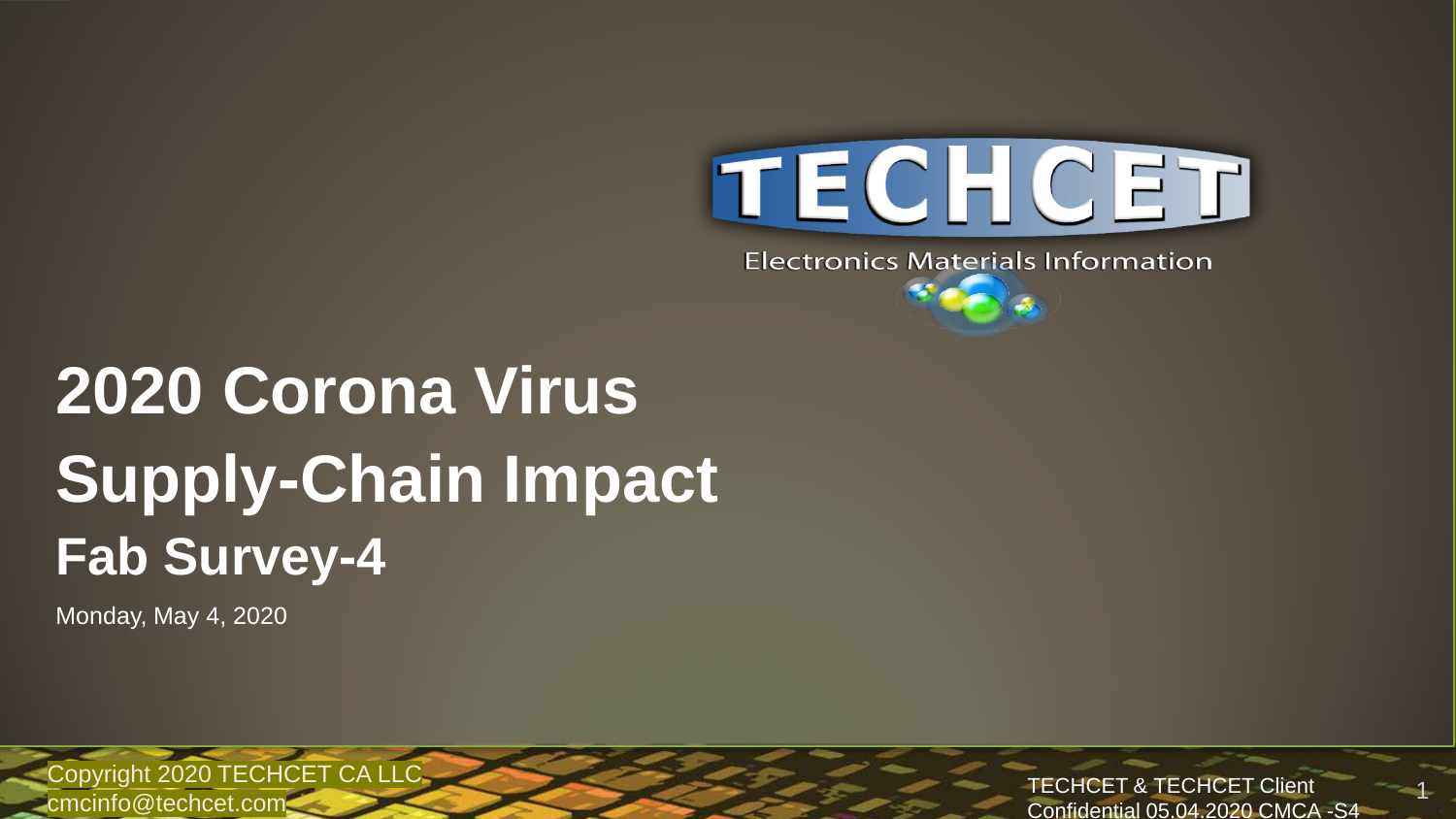- This survey is the 4<sup>th</sup> survey of a round of several surveys that TECHCET will perform to track the impact of COVID-19 on the semiconductor industry. The industry will be queried every 2-3 weeks
- The first few surveys on the impact of COVID-19 on the materials supply-chain were initially sent to CMC Members and later opened up to non-members in 2020 and March 2020. The results can be found at [www.criticalmaterials.org](http://www.criticalmaterials.org/)
- Comparison data is
	- Survey 2 March 18
	- Survey 3-April 6

If you did not have a chance to be included in the survey and are interested in participating in the next round of surveys, please email us at : [cmcinfo@techcet.com](mailto:cmcinfo@techcet.com)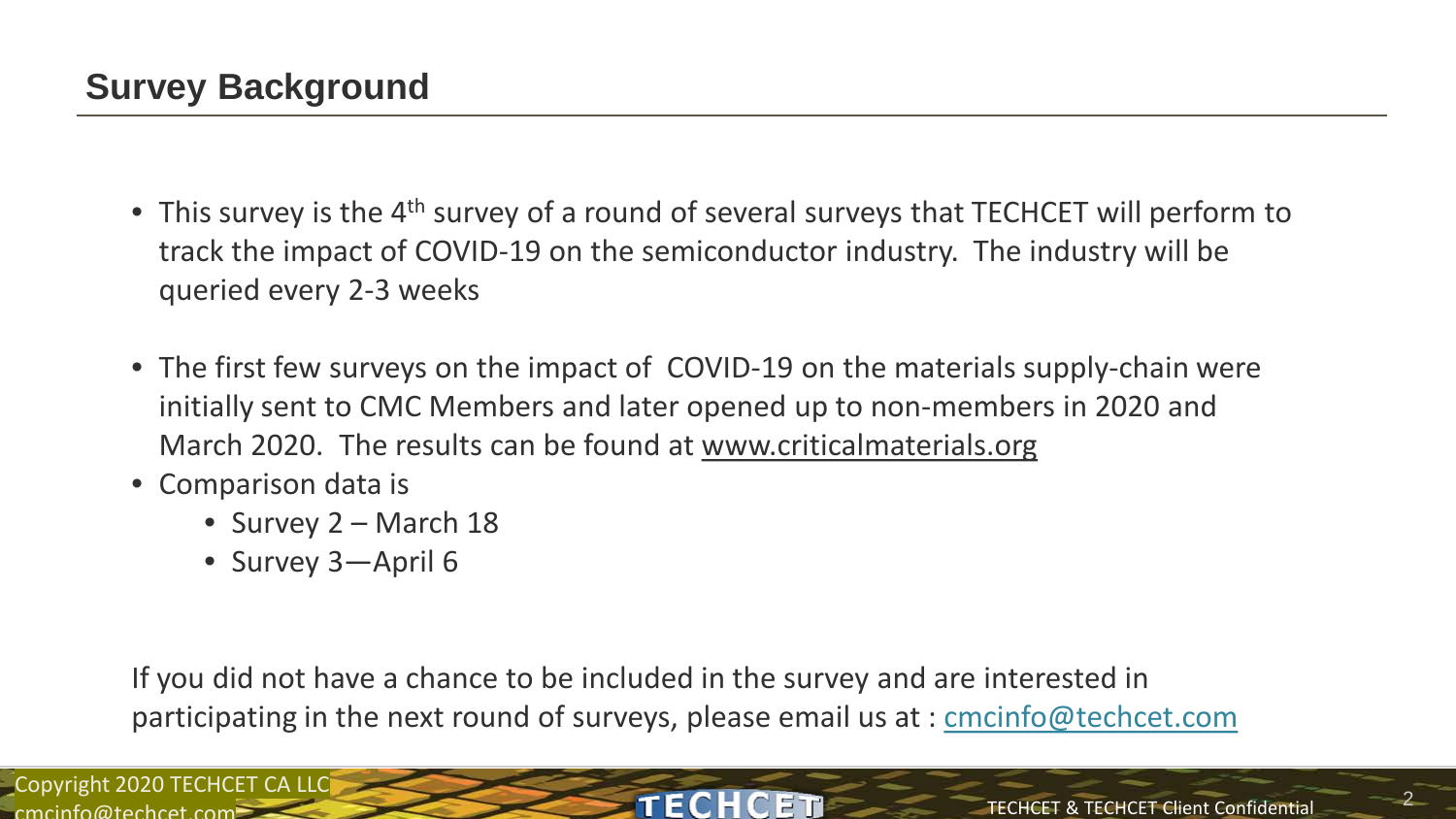This report represents the interpretation and analysis of information generally available to the public or released by responsible agencies or individuals. Data was obtained from sources considered reliable. However, accuracy or completeness is not guaranteed.

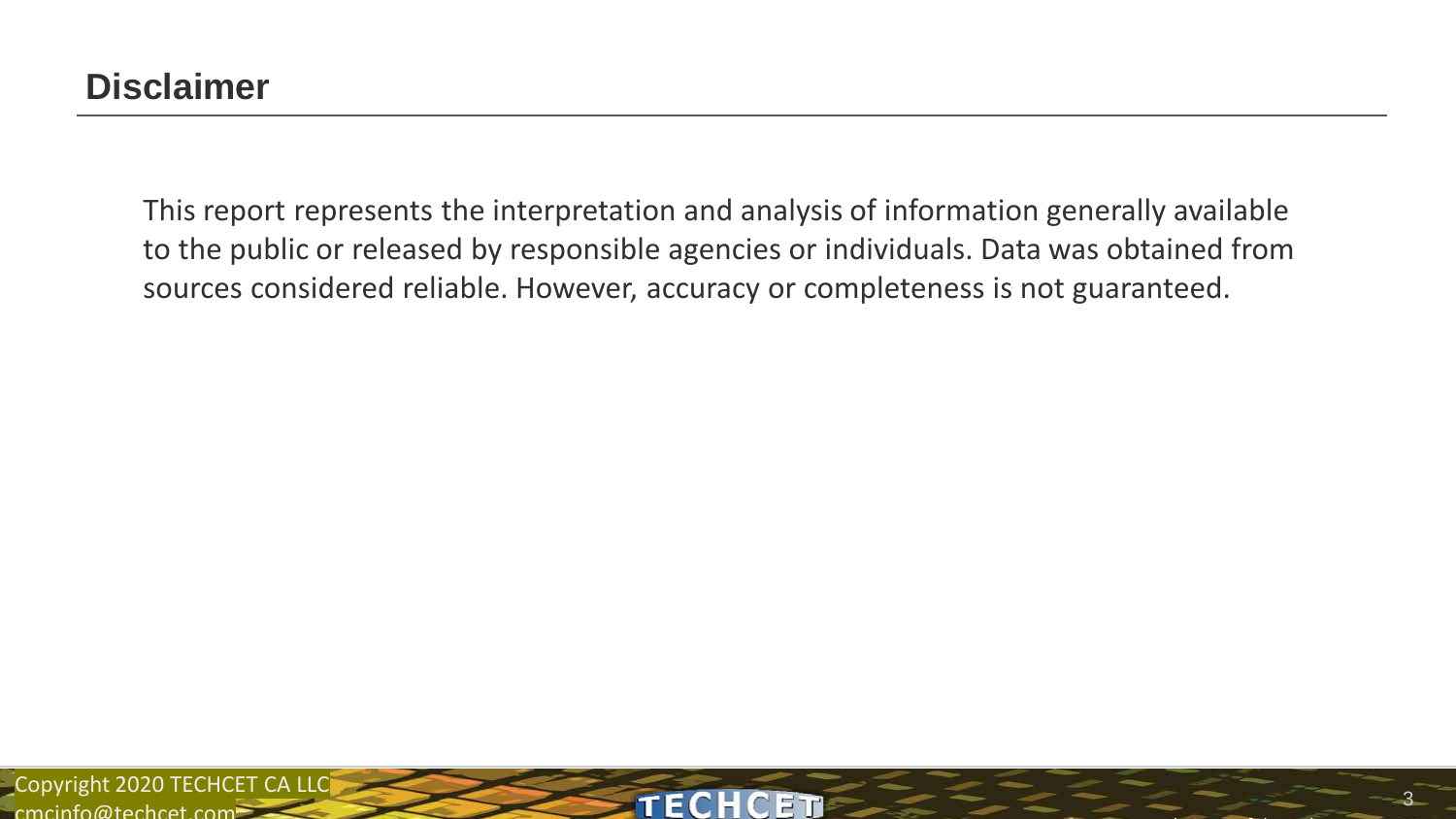• 12 responses from global fabs with global locations

# **12** Total Responses

Copyright 2020 TECHCET CA LLC<br>
FECHCET  $c$ mcinfo@techcet.com $=$ 

TECHCET & TECHCET Client Confidential 05.04.2020 CMCF -S4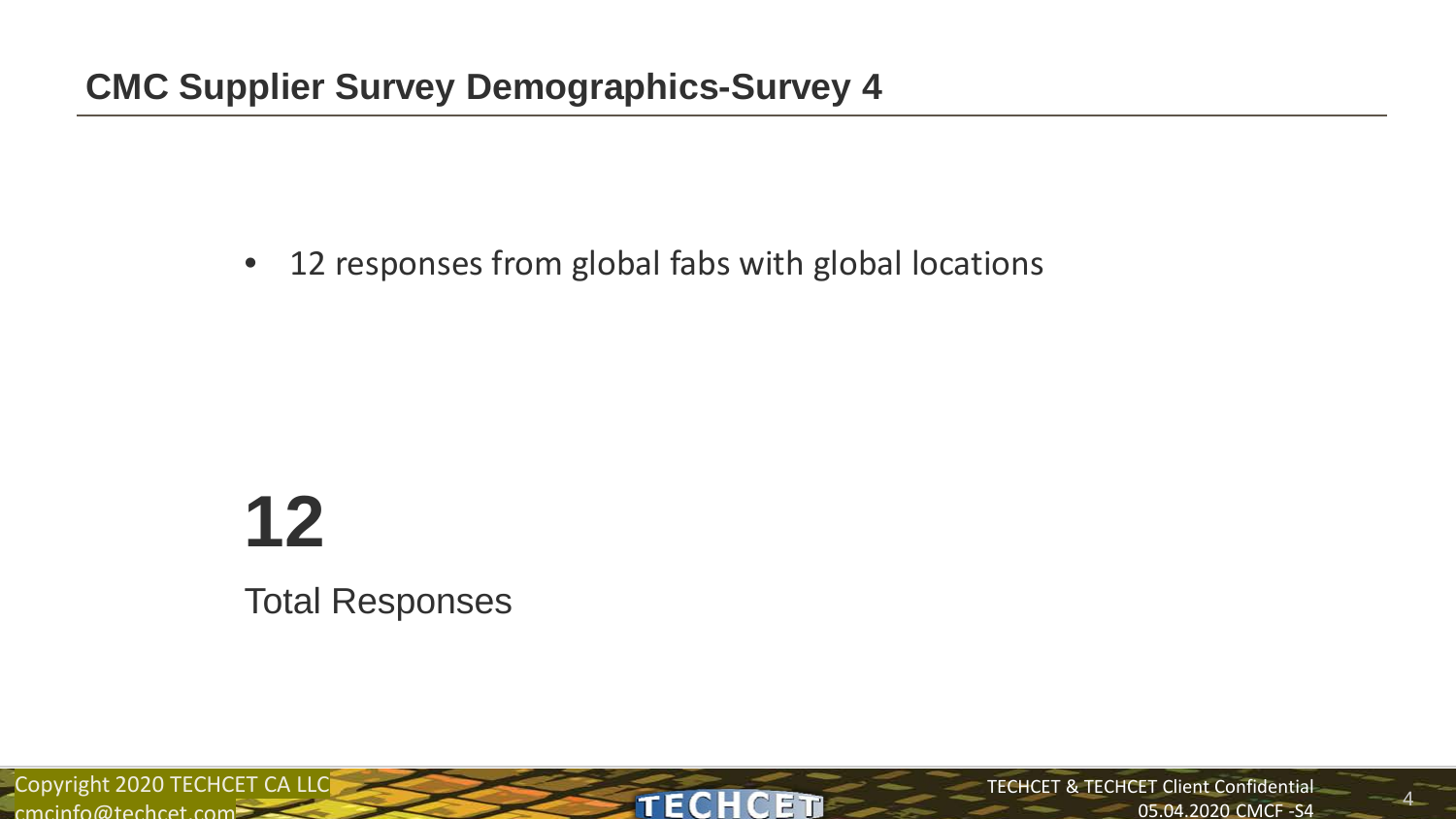# **Summary-Survey 4 (May 4th)**

- 92% of the respondents have travel restriction in place
- 75% are not allowing suppliers on site for visits
	- A few are allowing visits for urgent operation matters
- 92% are not visiting suppliers
- 17% respondents report loosening of WFH policies
- 33% have seen a decrease in wafer starts
- 42% are seeing supply chain disruption from suppliers
	- Mostly due to logistics
	- Supplier production
- Supplier disruption are in
	- Wet Chems
	- Sputter targets
	- PPE
- 50% are increasing inventory
- 75% are not seeing any reduction in workforce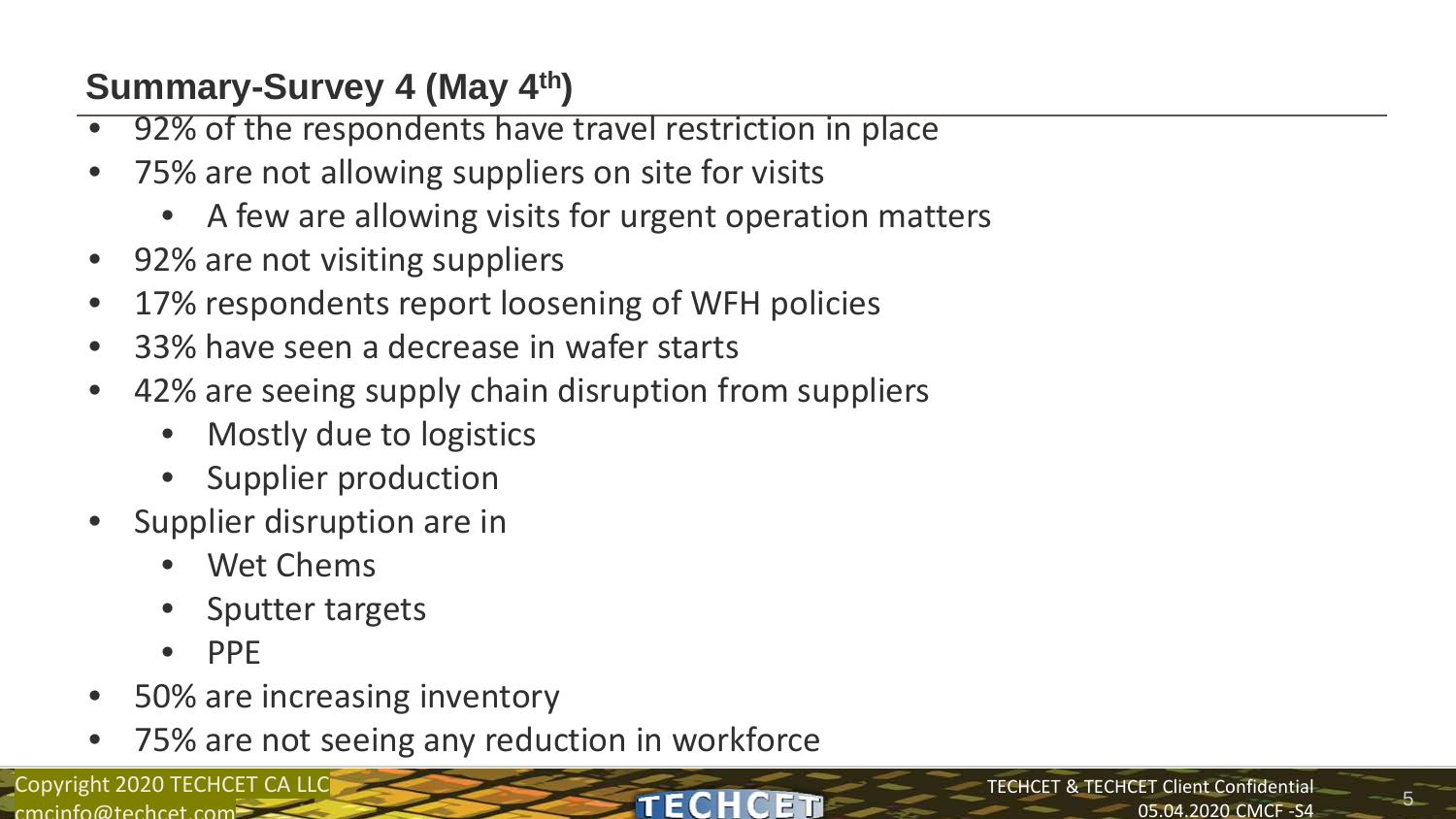# **Q2: What region do you primarily manage? ( check all that apply)**

Answered: 12 Skipped: 0



Copyright 2020 TECHCET CALLC

TECHCET & TECHCET Client Confidential 05.04.2020 CMCF -S4 TECHCET COMPLETE COMPLETE COMPLETE COMPLETE COMPLETE COMPLETE COMPLETE COMPLETE COMPLETE COMPLETE COMPLETE COMPLETE COMPLETE COMPLETE COMPLETE COMPLETE COMPLETE COMPLETE COMPLETE COMPLETE COMPLETE COMPLETE COMPLETE COMPLET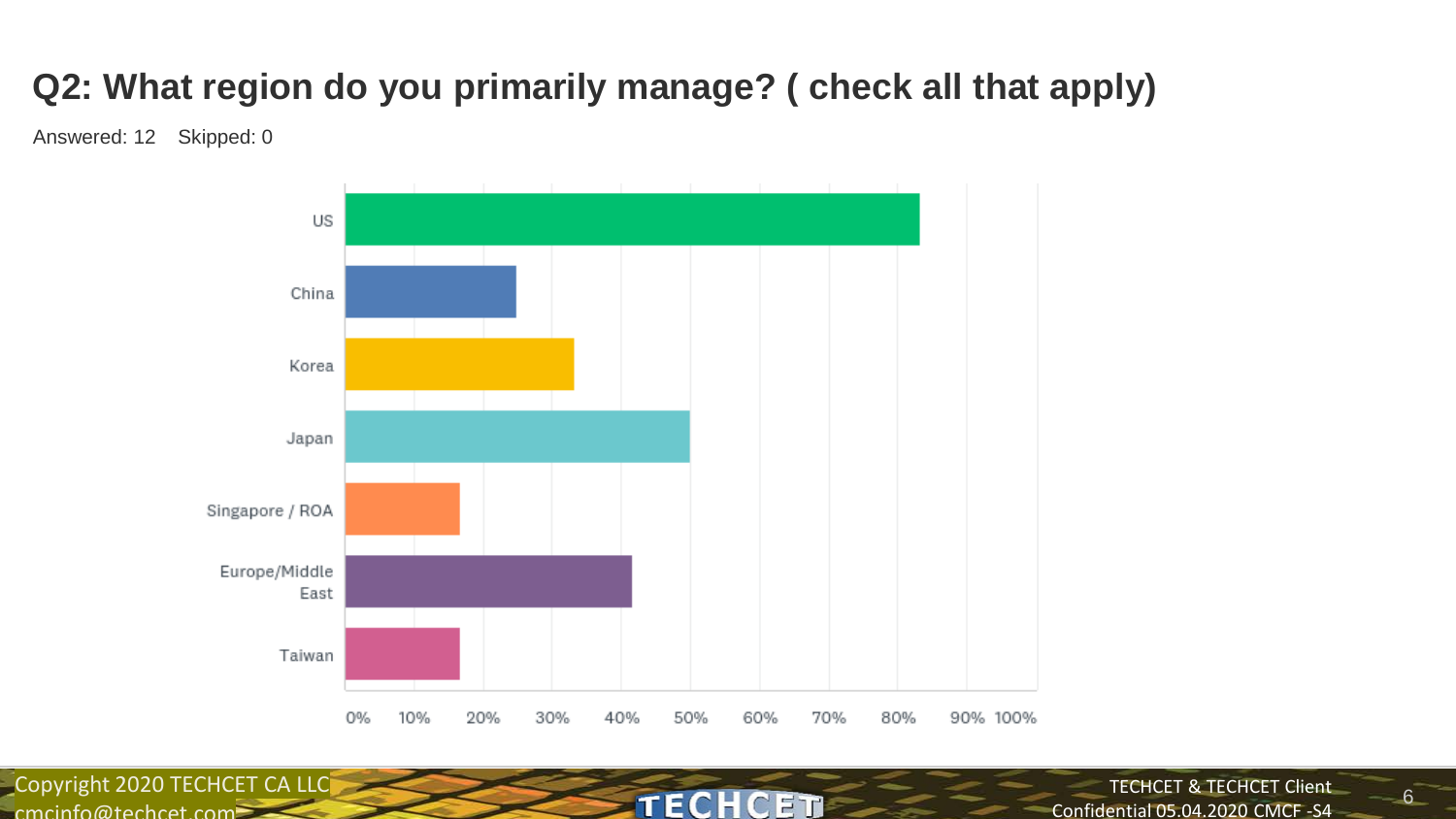# **Q2: What region do you primarily manage? ( check all that apply)**

**TECHCET** 

Answered: 12 Skipped: 0

| <b>ANSWER CHOICES</b> | <b>RESPONSES</b> |   |
|-----------------------|------------------|---|
| US                    | 83%<br>10        |   |
| China                 | 25%              | 3 |
| Korea                 | 33%              | 4 |
| Japan                 | 50%              | 6 |
| Singapore / ROA       | 17%              | 2 |
| Europe/Middle East    | 42%              | 5 |
| Taiwan                | 17%              | 2 |
| Total Respondents: 12 |                  |   |

Copyright 2020 TECHCET CA LLC  $c$ mcinfo@techcet.com $=$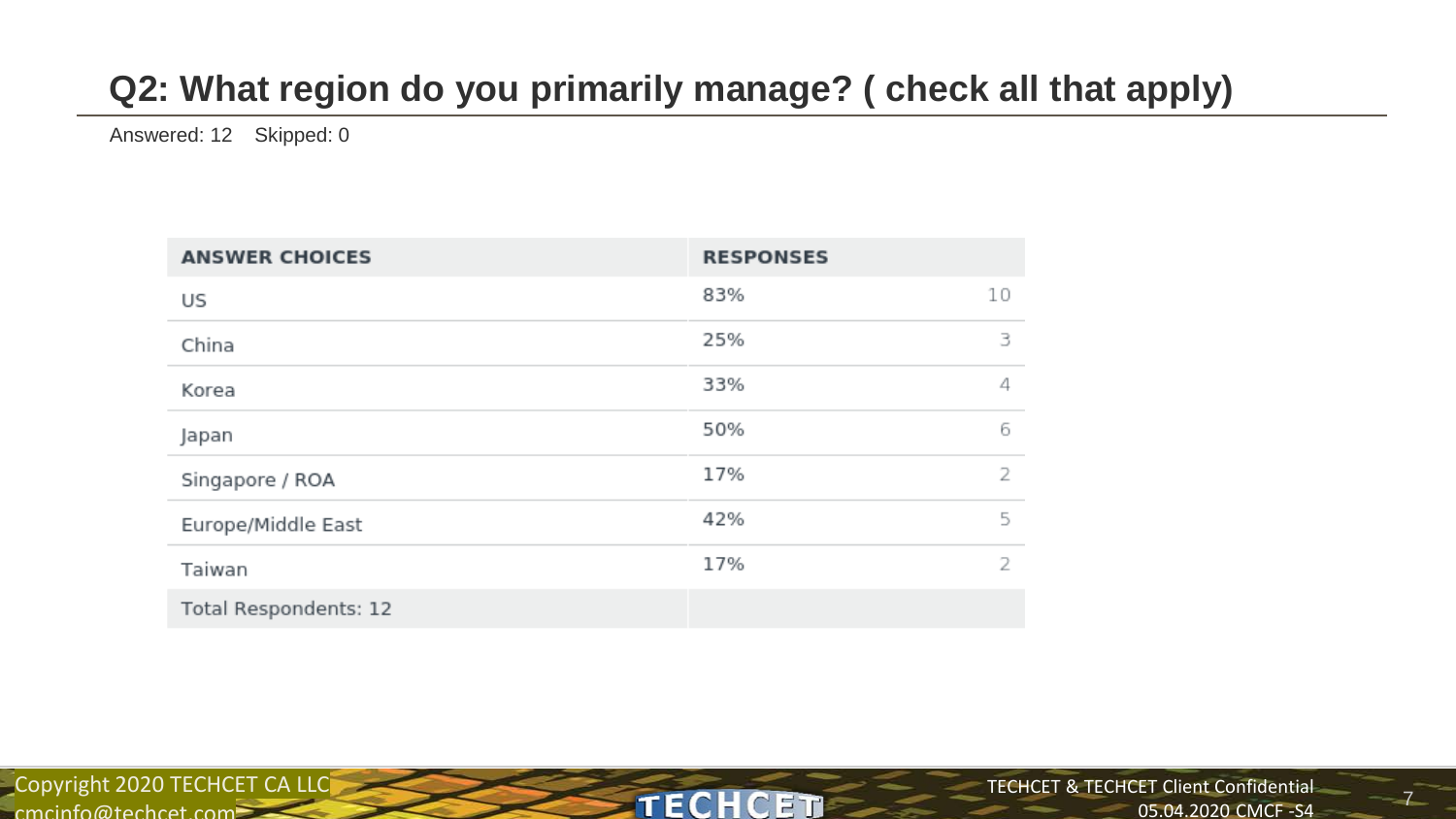#### **Q3: Is your company continuing to restrict travel? (CHECK ALL THAT APPLY)**



**TECHCET** 

Copyright 2020 TECHCET CA LLC cmcinfo@techcet.com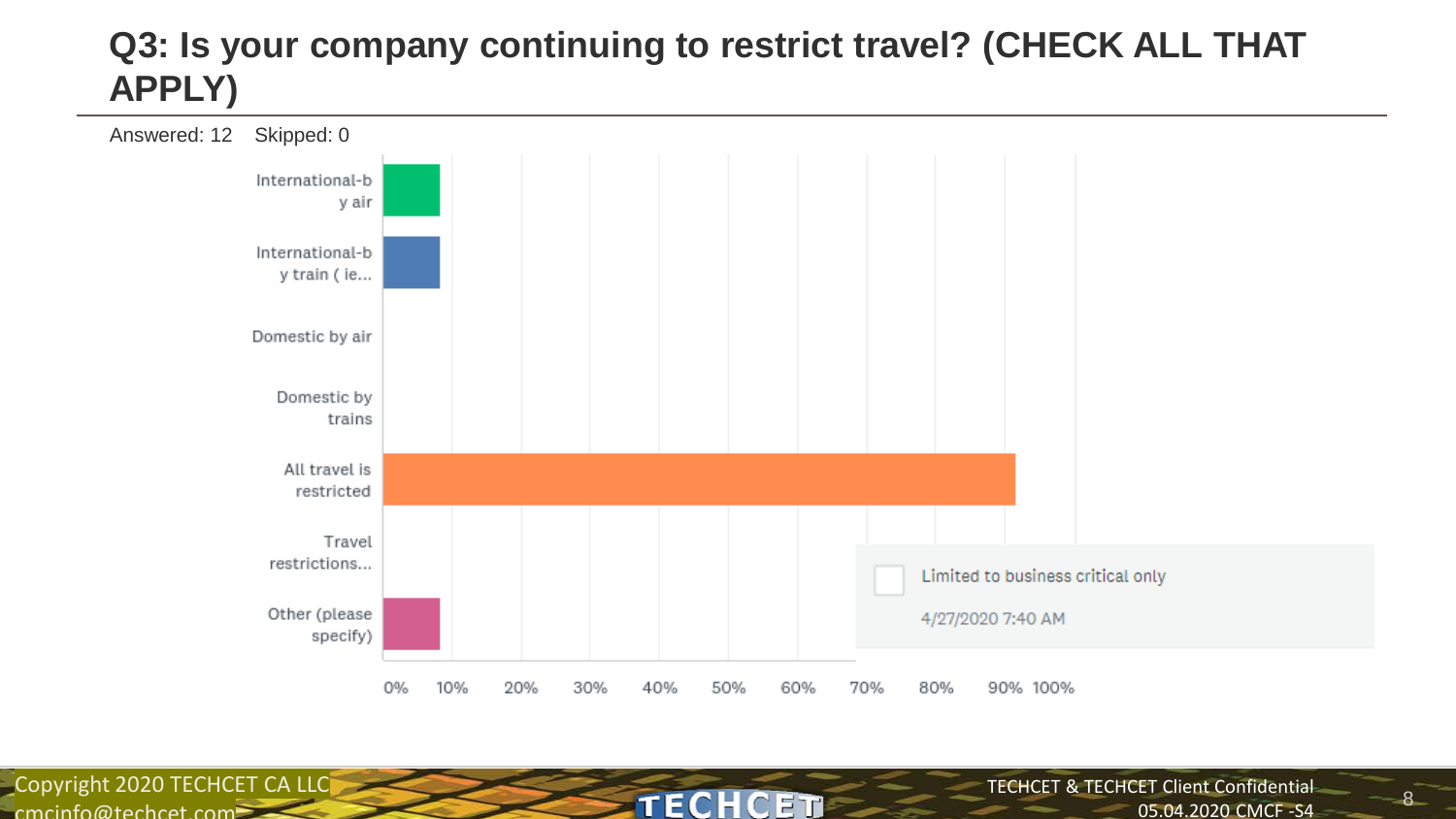#### **Q3: Is your company continuing to restrict travel? (CHECK ALL THAT APPLY)**

**TECHCET** 

Answered: 12 Skipped: 0

| <b>ANSWER CHOICES</b>                                                 |     | <b>RESPONSES</b> |
|-----------------------------------------------------------------------|-----|------------------|
| International-by air                                                  | 8%  |                  |
| International-by train (ie. cross-borders between European countries) | 8%  |                  |
| Domestic by air                                                       | 0%  | Ω                |
| Domestic by trains                                                    | 0%  |                  |
| All travel is restricted                                              | 92% | 11               |
| Travel restrictions are easing                                        | 0%  | Ω                |
| Other (please specify)                                                | 8%  | 1.               |
| Total Respondents: 12                                                 |     |                  |

| Comparison            | survey 4 | survey 3 |
|-----------------------|----------|----------|
| I'tl by air           | 8%       | 26%      |
| I'tl by train         | 8%       | 24%      |
| domestic by air       | 0%       | 26%      |
| domestic by train     | 0%       | 24%      |
| All travel restricted | 92%      | 90%      |
|                       |          |          |

Copyright 2020 TECHCET CA LLC cmcinfo@techcet.com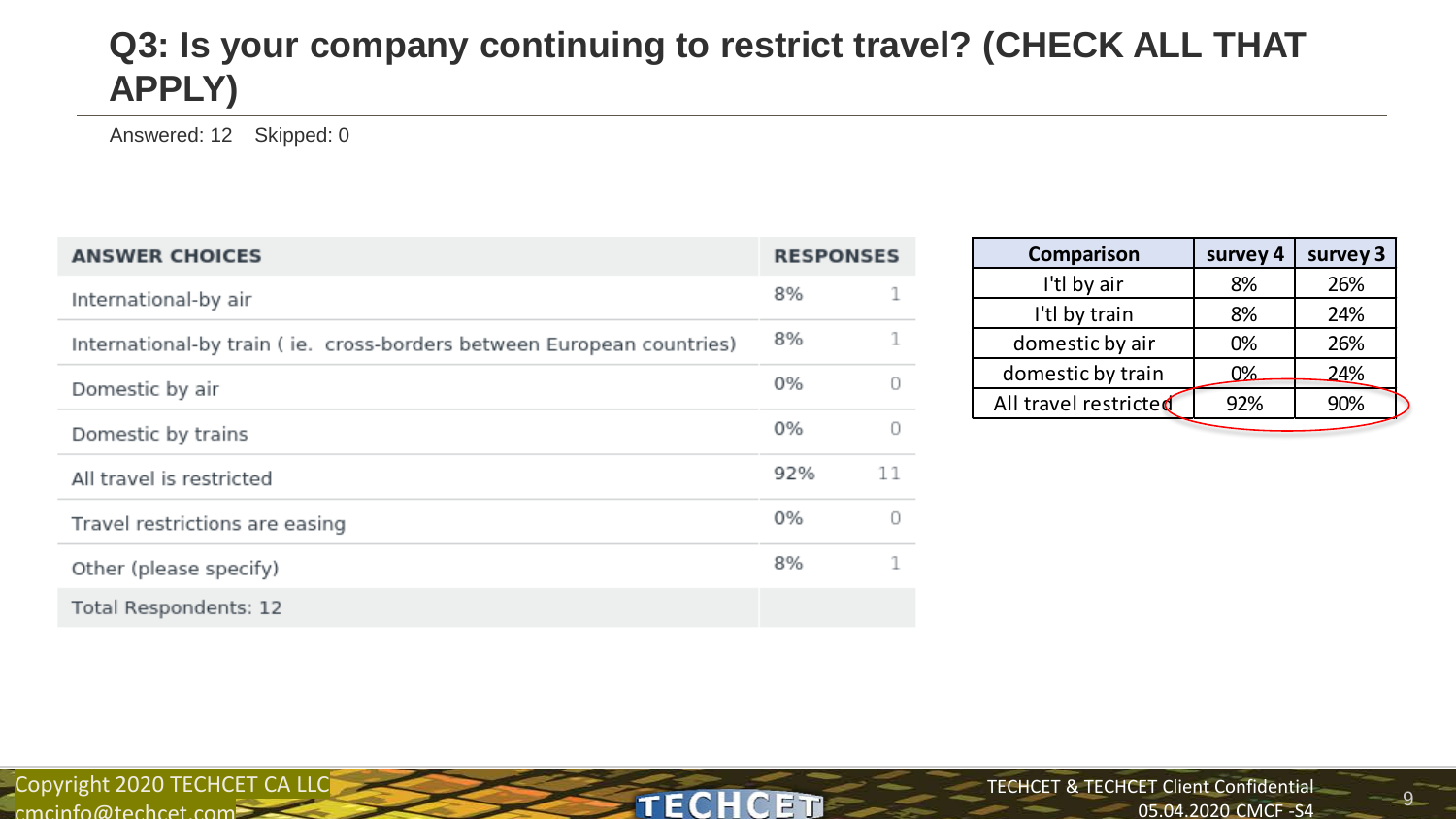# **Q4: Are you permitting suppliers to visit your company sites?**

TECH

Answered: 12 Skipped: 0



F T

Copyright 2020 TECHCET CA LLC  $c$ mcinfo@techcet.com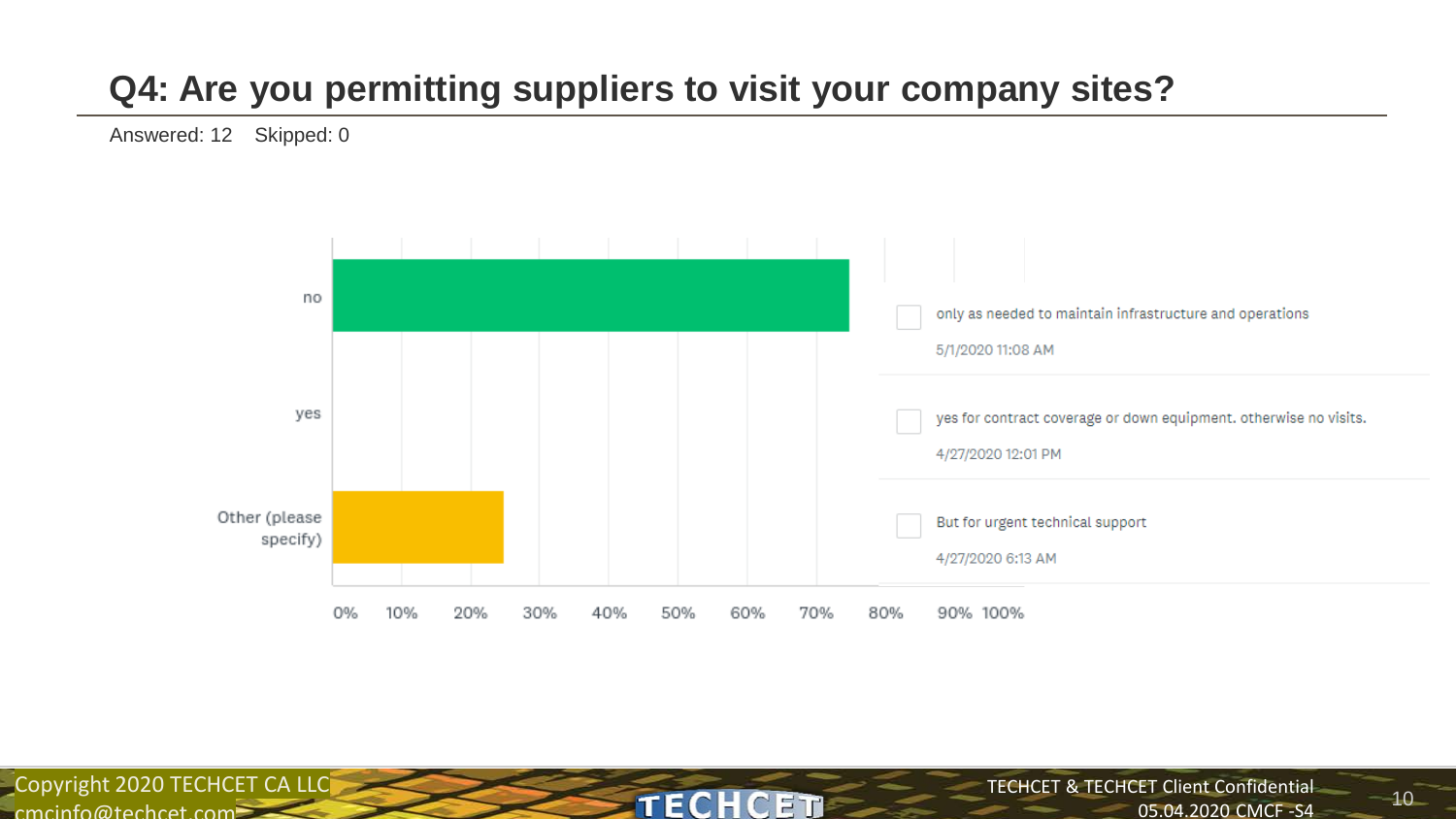# **Q4: Are you permitting suppliers to visit your company sites?**

Answered: 12 Skipped: 0

| <b>ANSWER CHOICES</b>  | <b>RESPONSES</b> |
|------------------------|------------------|
| no                     | 75%<br>q         |
| yes                    | 0%               |
| Other (please specify) | з<br>25%         |
| <b>TOTAL</b>           | 12               |

**TECHCET** 

Copyright 2020 TECHCET CA LLC cmcinfo@techcet.com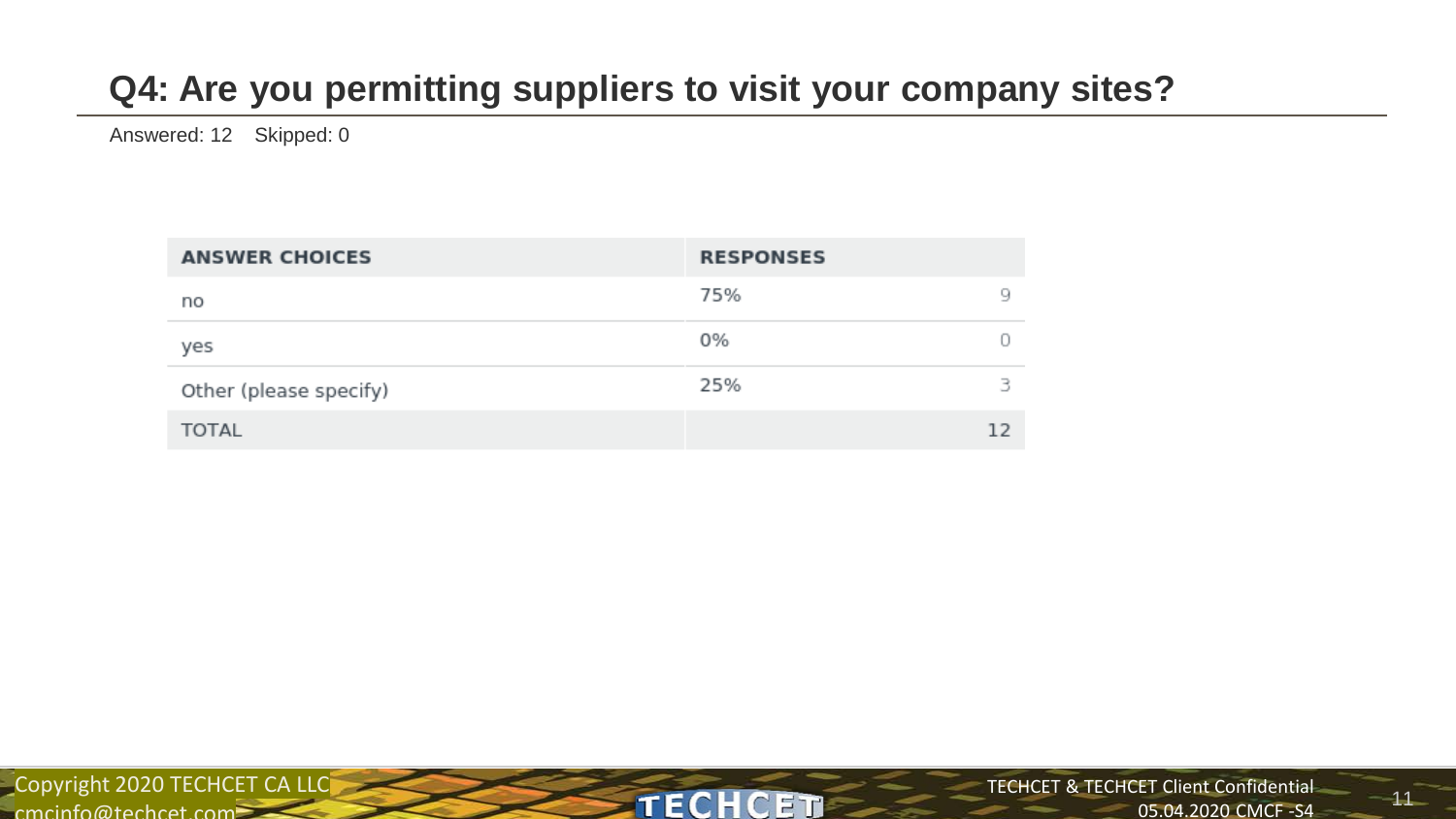#### **Q5: Are you visiting supplier sites ? ( i.e. supplier audits)**

Answered: 12 Skipped: 0



**TECH** 

CET

Copyright 2020 TECHCET CA LLC  $c$ mcinfo@techcet.com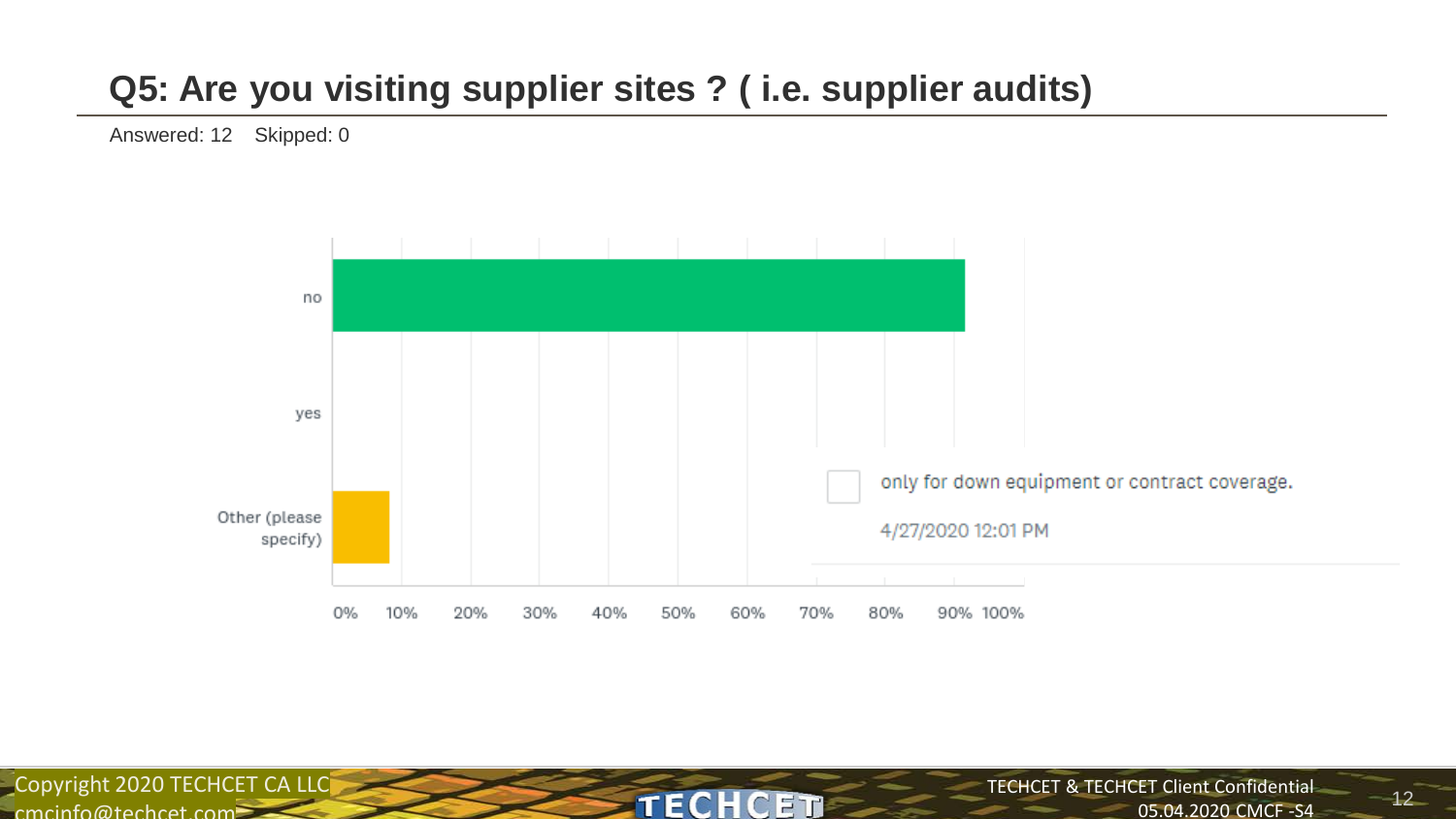# **Q5: Are you visiting supplier sites ? ( i.e. supplier audits)**

Answered: 12 Skipped: 0

| <b>ANSWER CHOICES</b>  | <b>RESPONSES</b> |
|------------------------|------------------|
| no                     | 92%<br>11        |
| yes                    | 0%               |
| Other (please specify) | 8%               |
| <b>TOTAL</b>           | 12               |

**TECHCET**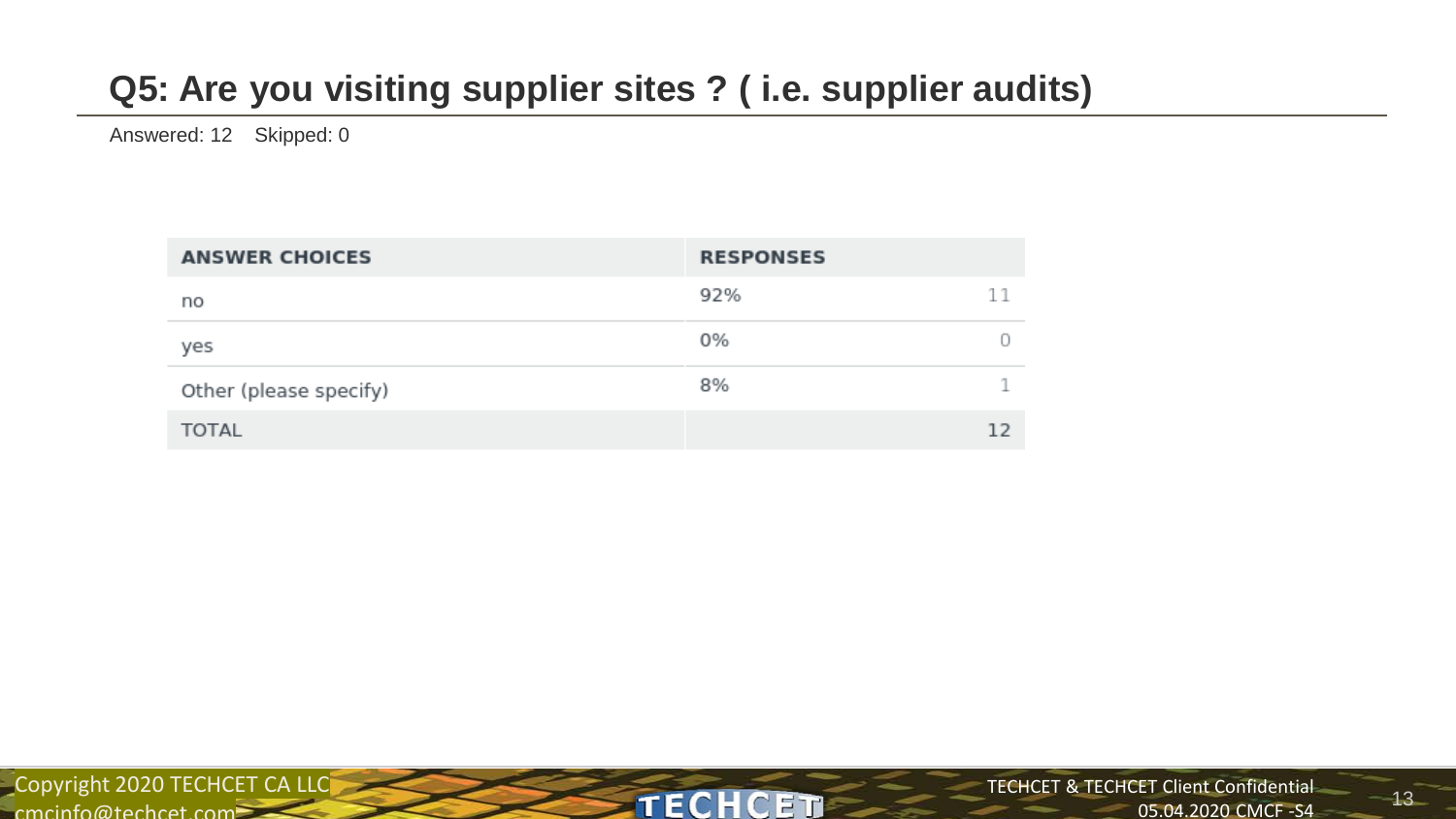#### **Q6: Is your company loosening the work from home policy?**

Answered: 12 Skipped: 0



**TECH** 

C ET

Copyright 2020 TECHCET CA LLC  $c$ mcinfo@techcet.com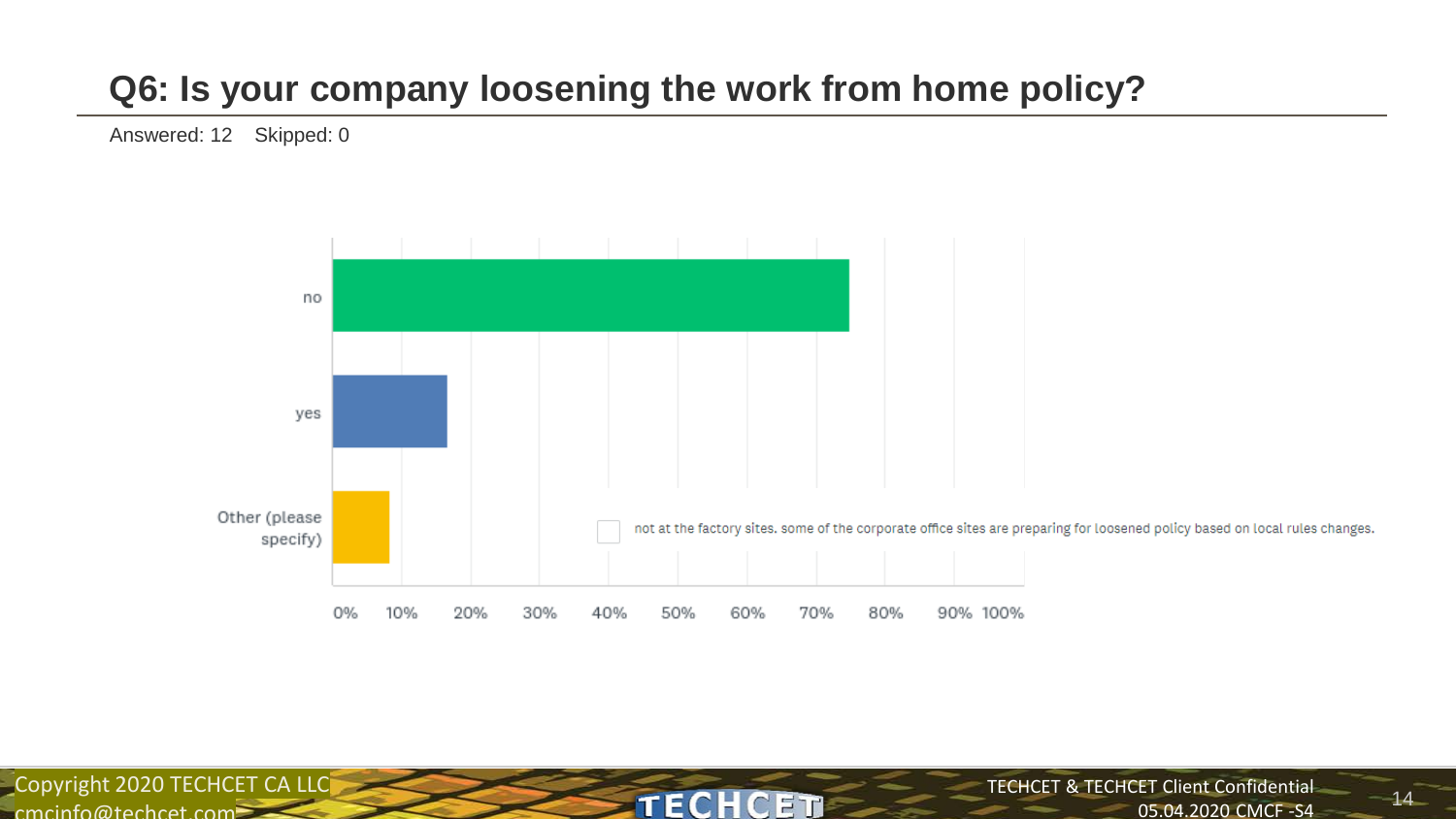# **Q6: Is your company loosening the work from home policy?**

Answered: 12 Skipped: 0

| <b>ANSWER CHOICES</b>  | <b>RESPONSES</b> |
|------------------------|------------------|
| no                     | 75%<br>q         |
| yes                    | 17%              |
| Other (please specify) | 7<br>8%          |
| <b>TOTAL</b>           | 12               |

**TECHCET**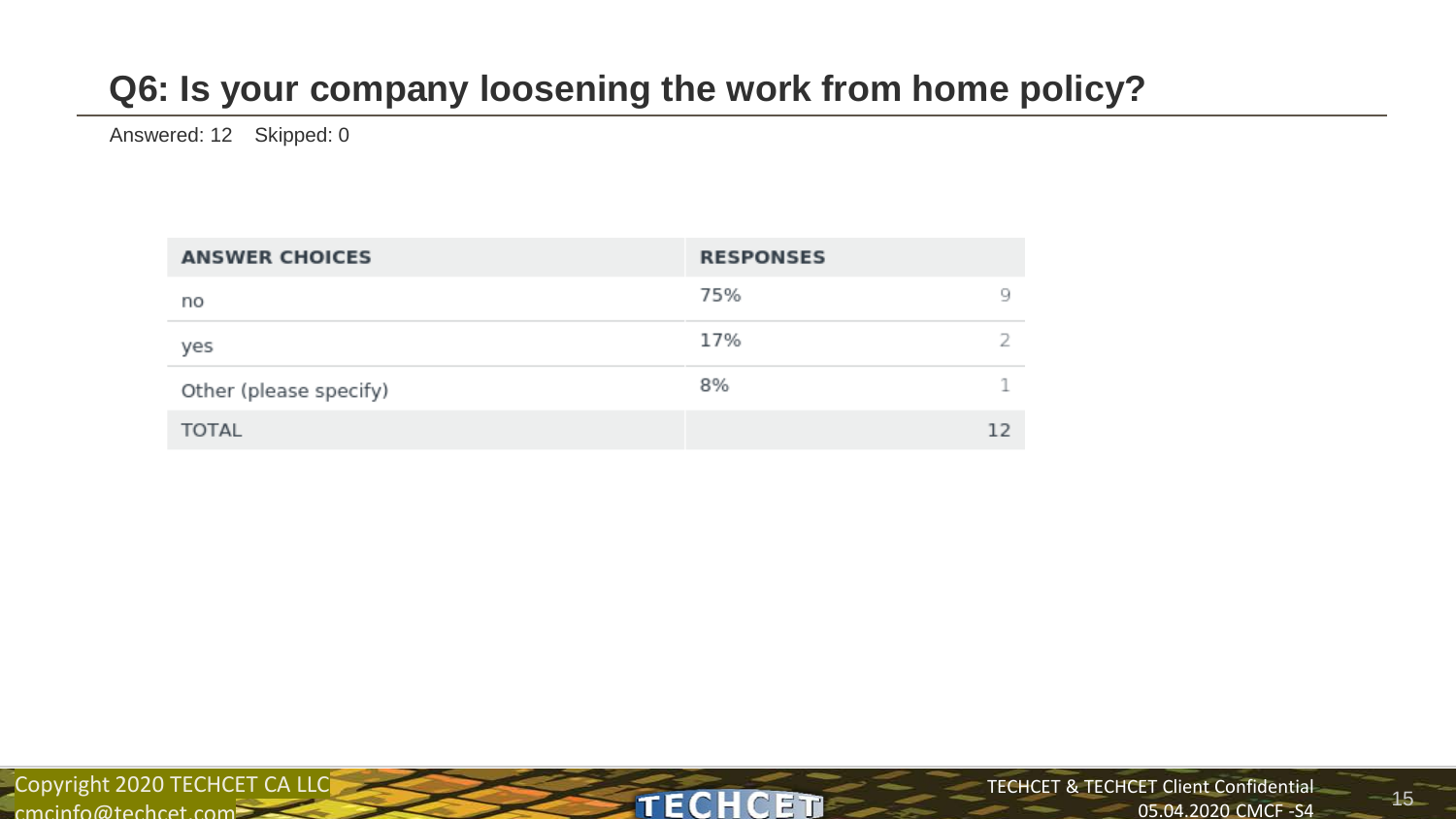#### **Q7: Have you experienced any changes in wafer starts production over the past month?**

Answered: 12 Skipped: 0



**TECHC** 

ET

Copyright 2020 TECHCET CA LLC  $c$ mcinfo@techcet.com

 $-16$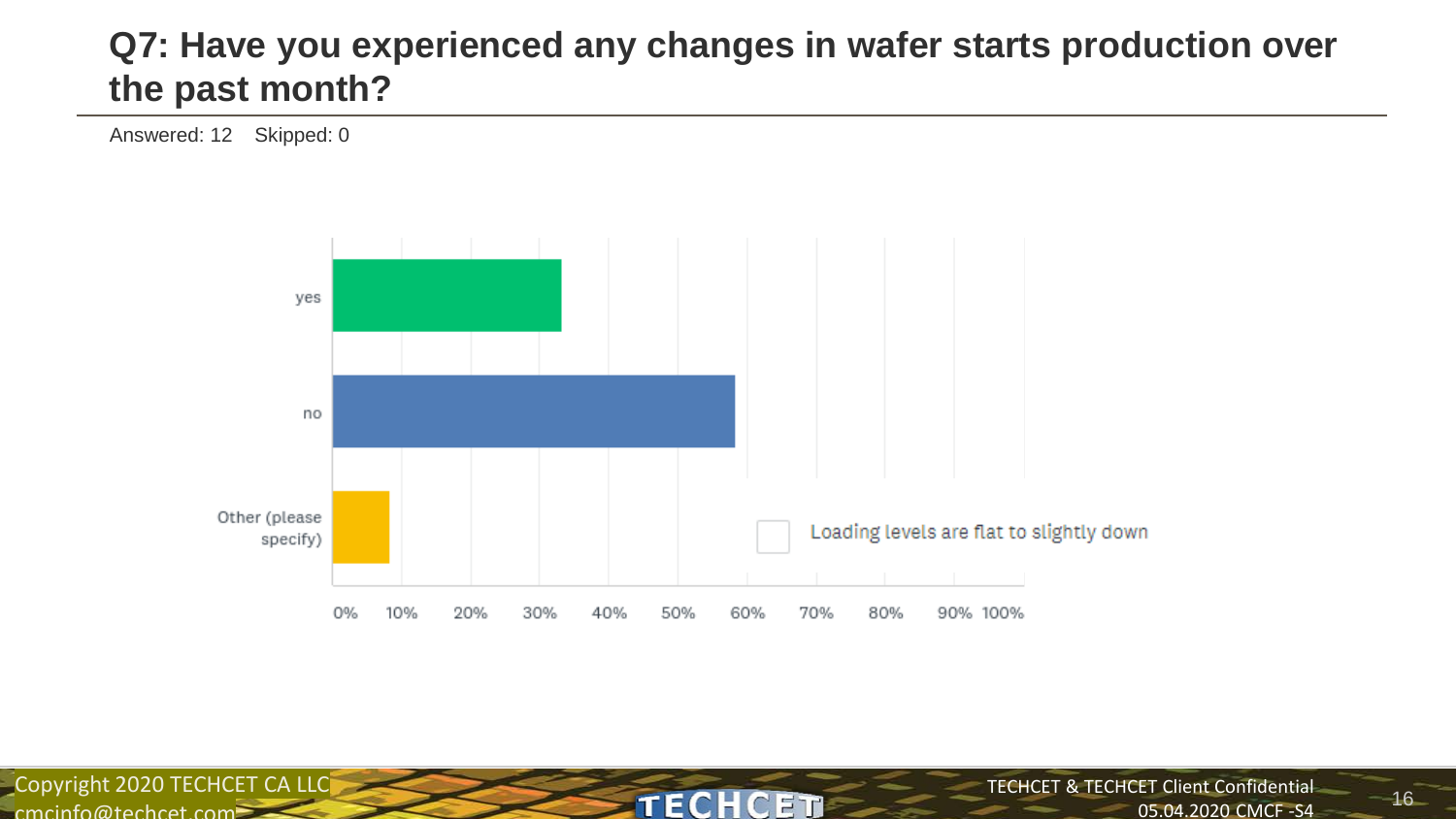#### **Q7: Have you experienced any changes in wafer starts production over the past month?**

Answered: 12 Skipped: 0

|                        | Survey 4         |        | Survey 3         |
|------------------------|------------------|--------|------------------|
| <b>ANSWER CHOICES</b>  | <b>RESPONSES</b> |        | <b>RESPONSES</b> |
| yes                    | 33%              | 4      | 20%              |
| no                     | 58%              |        | 70%              |
| Other (please specify) | 8%               | $\sim$ | 10%              |
| <b>TOTAL</b>           |                  | 12     |                  |

**TECHCET**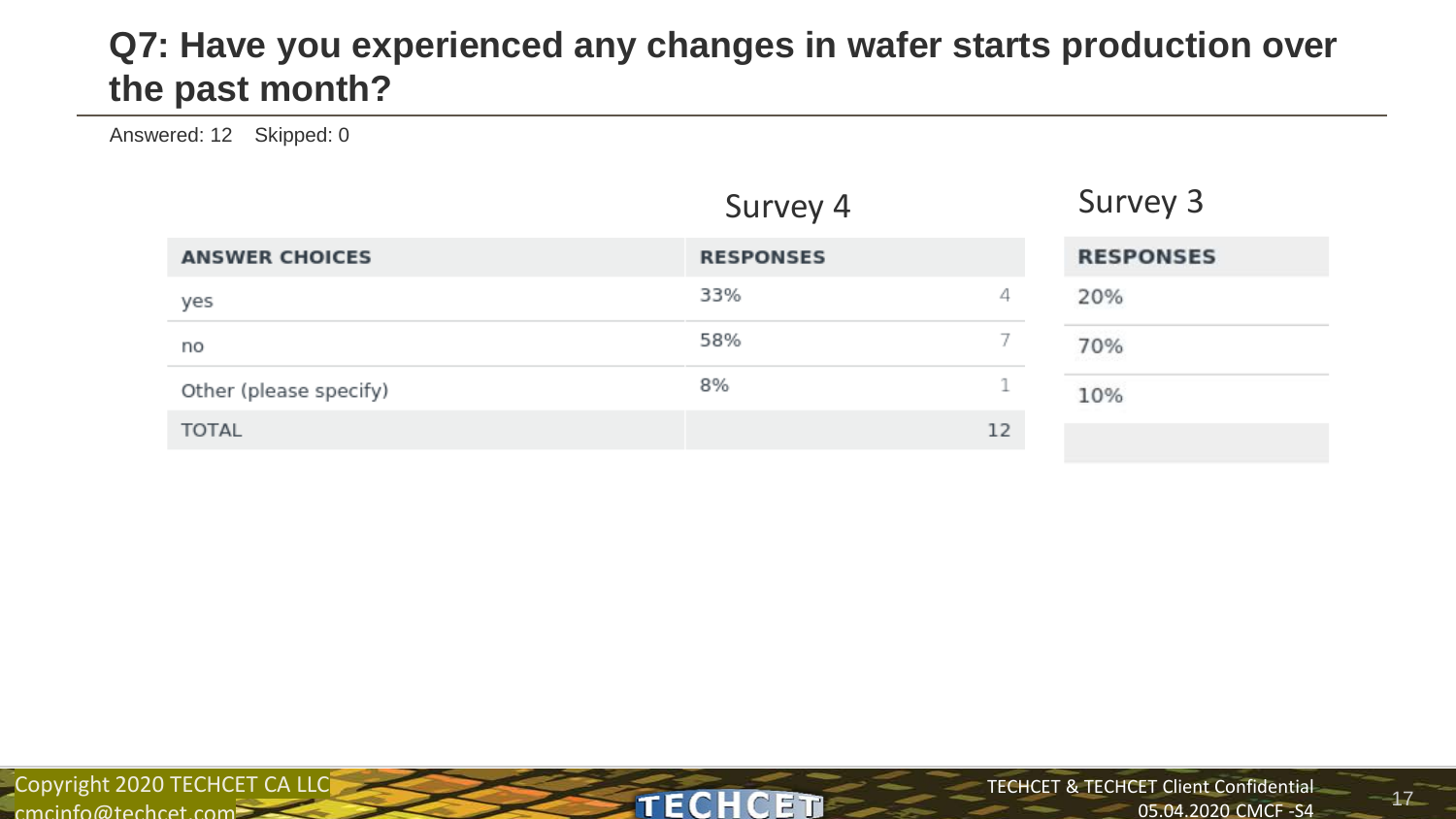

**TECH** 

C ET

Copyright 2020 TECHCET CA LLC

cmcinfo@techcet.com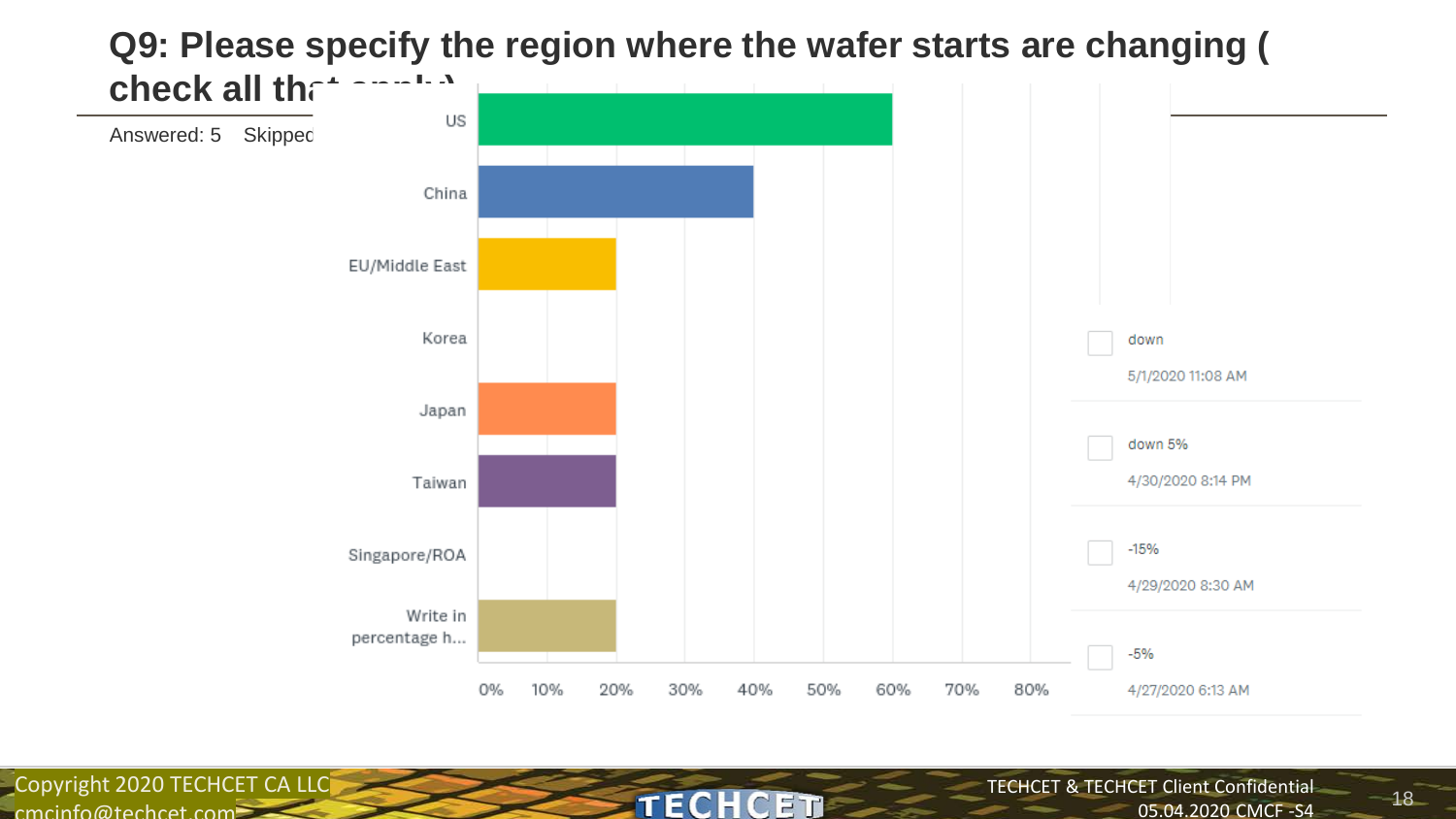#### **Q9: Please specify the region where the wafer starts are changing ( check all that apply)**

Answered: 5 Skipped: 7

|                                                                       | Survey 4         |   | Survey 3 |   |  |  |  |  |  |  |  |  |  |  |                  |  |
|-----------------------------------------------------------------------|------------------|---|----------|---|--|--|--|--|--|--|--|--|--|--|------------------|--|
| <b>ANSWER CHOICES</b>                                                 | <b>RESPONSES</b> |   |          |   |  |  |  |  |  |  |  |  |  |  | <b>RESPONSES</b> |  |
| US                                                                    | 60%              | з | 33%      | 1 |  |  |  |  |  |  |  |  |  |  |                  |  |
| China                                                                 | 40%              | 2 | 67%      | 2 |  |  |  |  |  |  |  |  |  |  |                  |  |
| EU/Middle East                                                        | 20%              |   | 0%       | 0 |  |  |  |  |  |  |  |  |  |  |                  |  |
| Korea                                                                 | 0%               | 0 | 0%       | 0 |  |  |  |  |  |  |  |  |  |  |                  |  |
| Japan                                                                 | 20%              |   | 0%       | 0 |  |  |  |  |  |  |  |  |  |  |                  |  |
| Taiwan                                                                | 20%              |   | 33%      | 1 |  |  |  |  |  |  |  |  |  |  |                  |  |
| Singapore/ROA                                                         | 0%               | 0 | 33%      | 1 |  |  |  |  |  |  |  |  |  |  |                  |  |
| Write in percentage here (please specify if the change is up or down) | 20%              |   | 33%      | 1 |  |  |  |  |  |  |  |  |  |  |                  |  |
| Total Respondents: 5                                                  |                  |   |          |   |  |  |  |  |  |  |  |  |  |  |                  |  |

**TECHCET** 

Copyright 2020 TECHCET CA LLC  $c$ mcinfo@techcet.com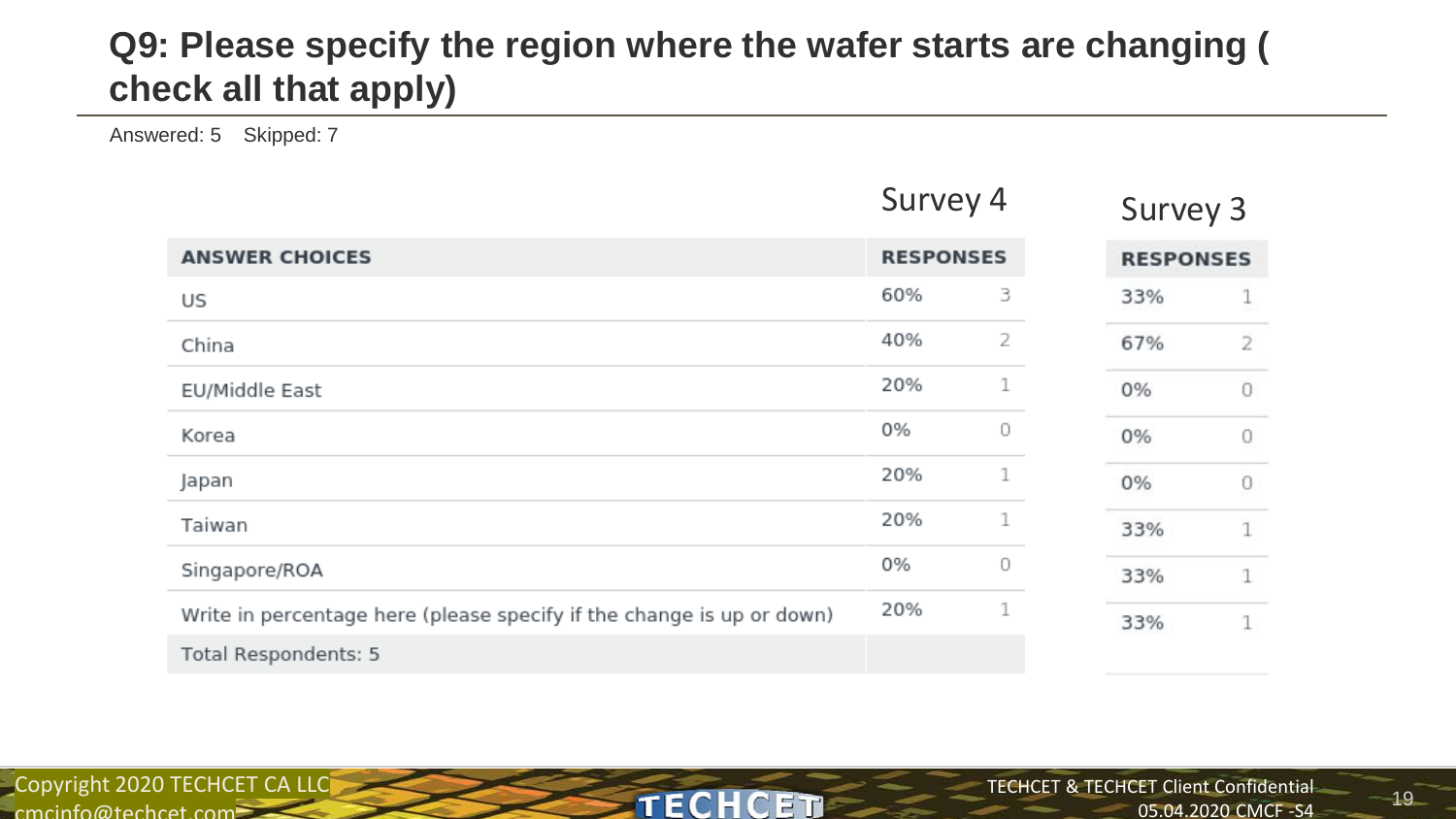#### **Q10: Are you experiencing any material supply-chain disruptions from your suppliers due to the corona virus?**

Answered: 12 Skipped: 0



**TECH** 

 $\mathbb{C}$ ET

Copyright 2020 TECHCET CA LLC  $c$ mcinfo@techcet.com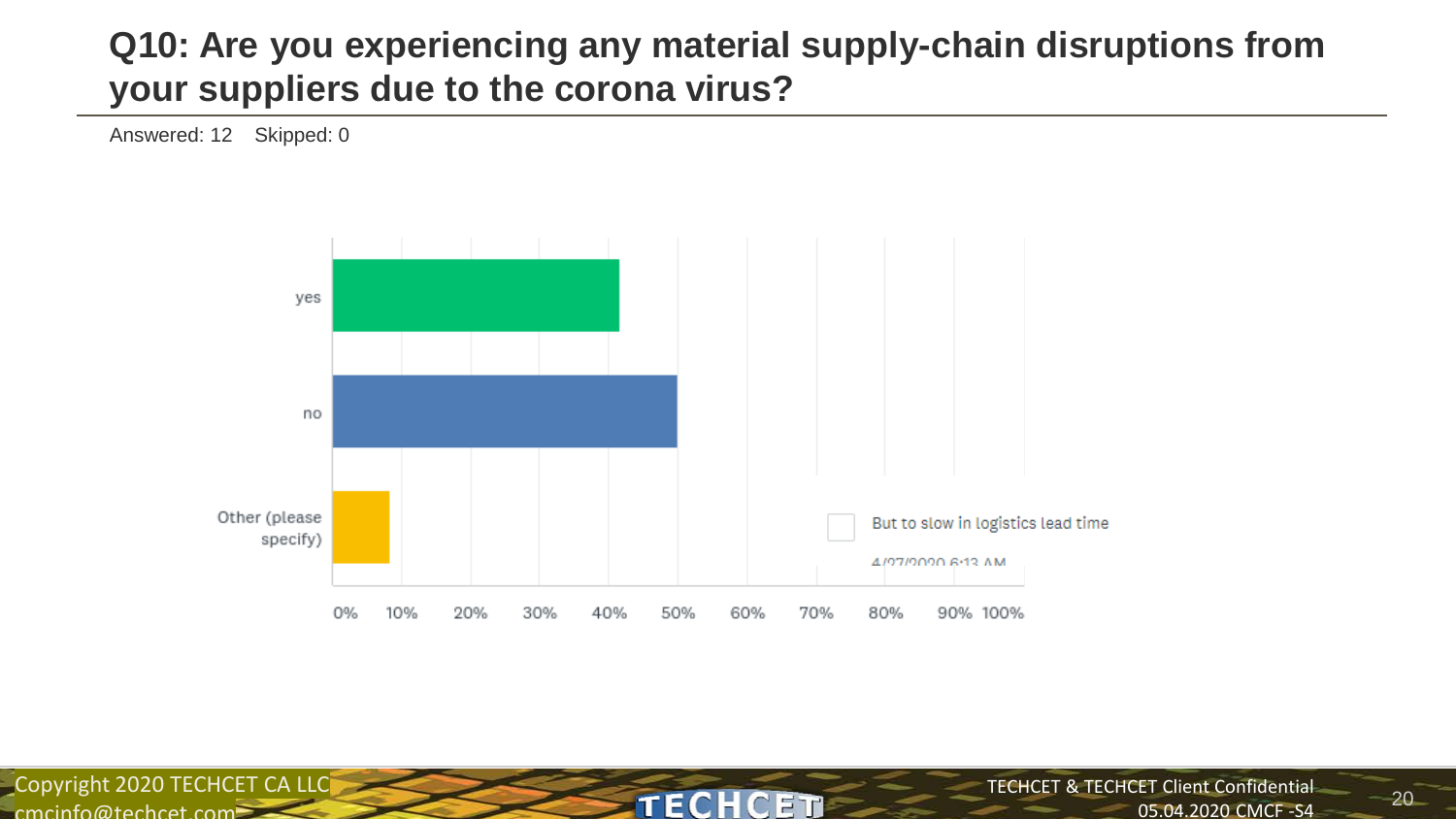#### **Q10: Are you experiencing any material supply-chain disruptions from your suppliers due to the corona virus?**

Answered: 12 Skipped: 0

| <b>ANSWER CHOICES</b>  | <b>RESPONSES</b> |
|------------------------|------------------|
| yes                    | г,<br>42%        |
| no                     | 50%<br>ь         |
| Other (please specify) | 8%               |
| <b>TOTAL</b>           | 12               |

| <b>Supply Disruption</b> | survey 4 $\parallel$ | survey 3 | survey 2 |  |
|--------------------------|----------------------|----------|----------|--|
| lves                     | 42%                  | 50%      | 29%      |  |
| Ino                      | 50%                  | 30%      | 47%      |  |
| lother                   | 8%                   | 20%      | 25%      |  |

**TECH** 

 $\mathbb{C}$ ET

Copyright 2020 TECHCET CA LLC  $c$ mcinfo@techcet.com $\geq$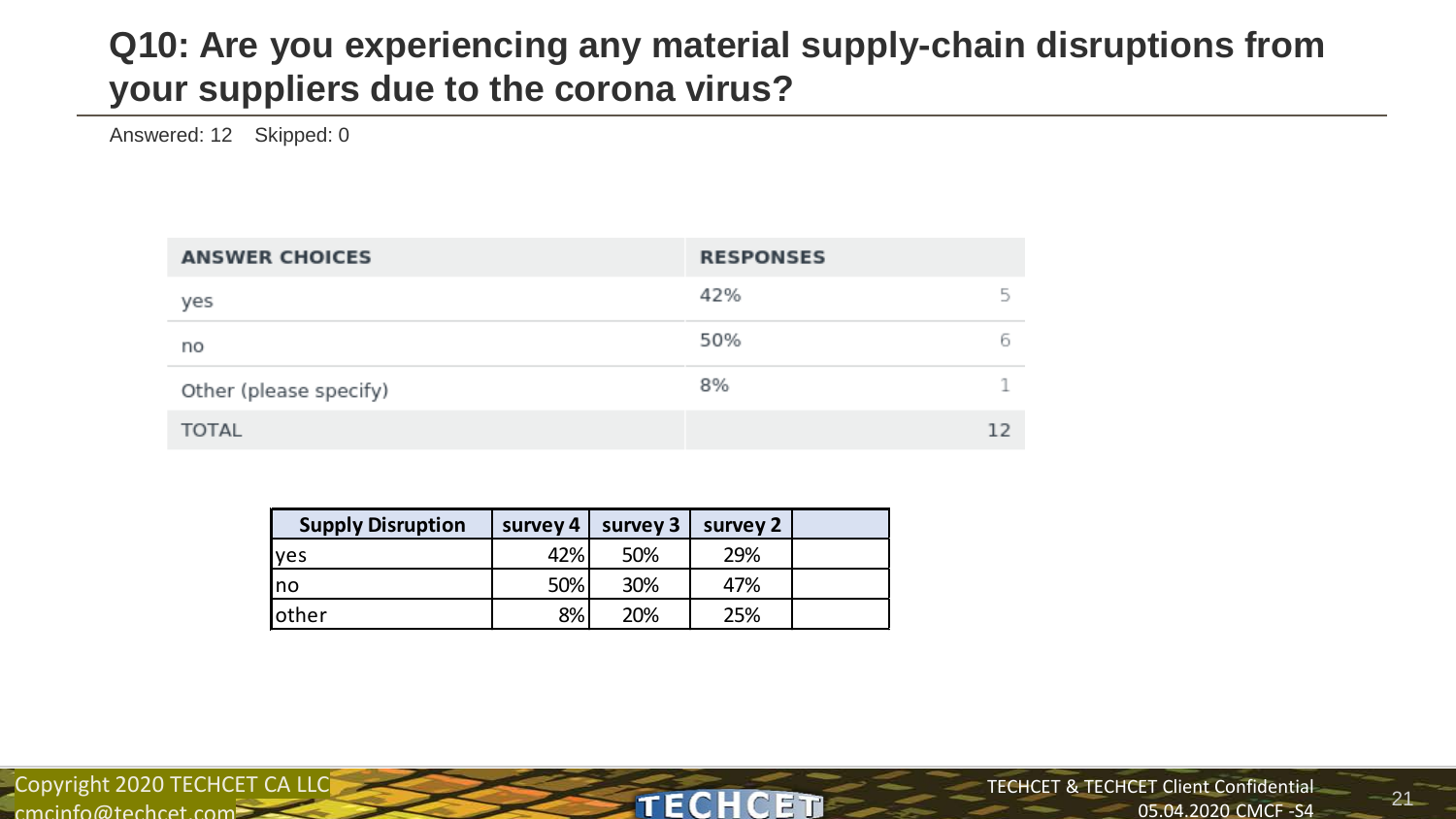#### **Q11: Relating to the above question, what is the reason for the supply-chain disruption? (skip if you answered "no" above) CHECK ALL THAT APPLY**

TECH

C FT



Copyright 2020 TECHCET CA LLC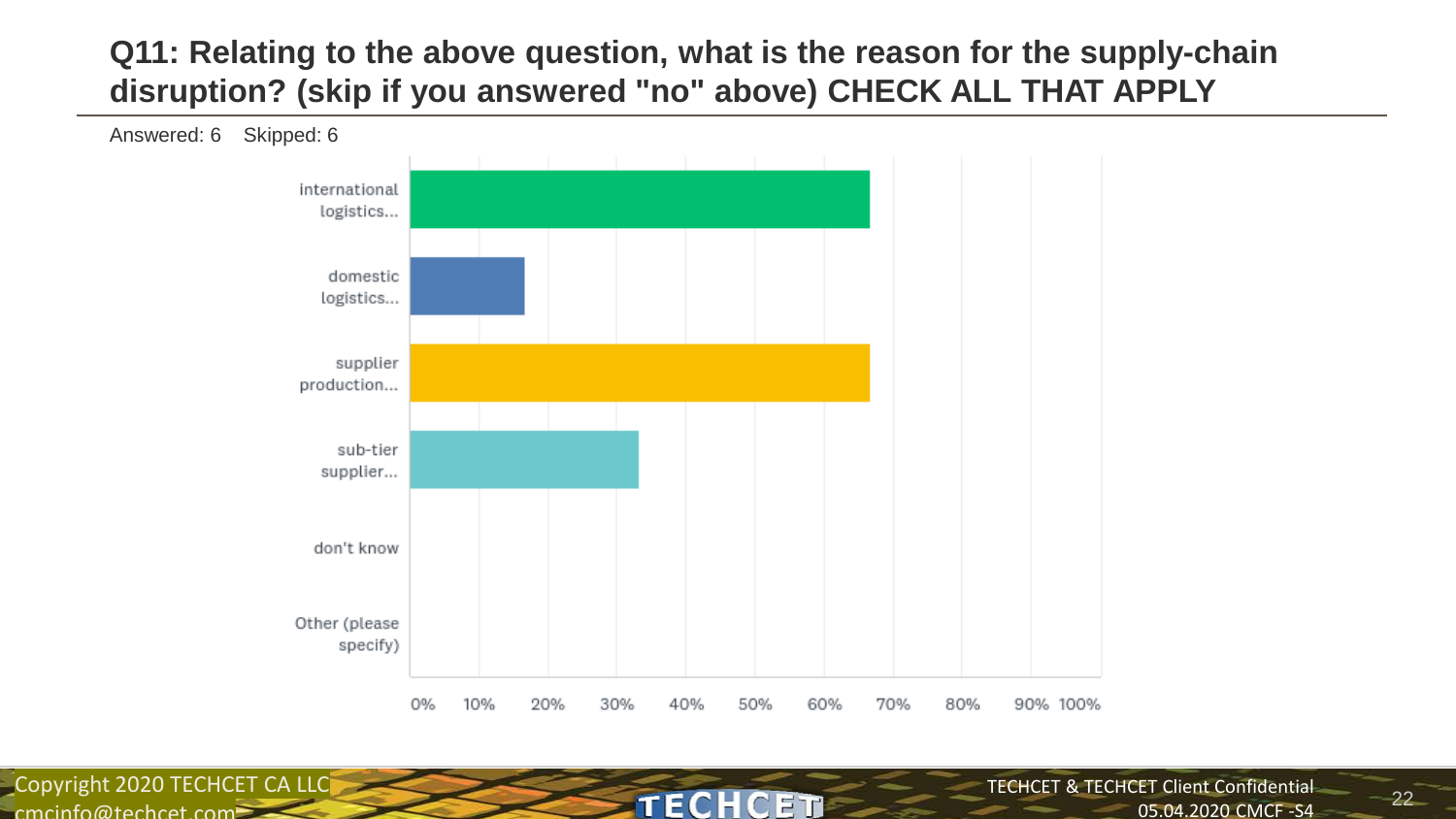#### **Q11: Relating to the above question, what is the reason for the supply-chain disruption? (skip if you answered "no" above) CHECK ALL THAT APPLY**

Answered: 6 Skipped: 6

| Survey 4                           |                  |   | Survey 3         |          |
|------------------------------------|------------------|---|------------------|----------|
| <b>ANSWER CHOICES</b>              | <b>RESPONSES</b> |   | <b>RESPONSES</b> |          |
| international logistics issues     | 67%              | 4 | 57%              |          |
| domestic logistics issues          | 17%              |   | 14%              |          |
| supplier production delays         | 67%              | 4 | 57%              |          |
| sub-tier supplier materials delays | 33%              | 2 | 29%              |          |
| don't know                         | 0%               | 0 | 0%               | $\alpha$ |
| Other (please specify)             | 0%               | 0 | 43%              | 3        |
| Total Respondents: 6               |                  |   |                  |          |

**TECHCET**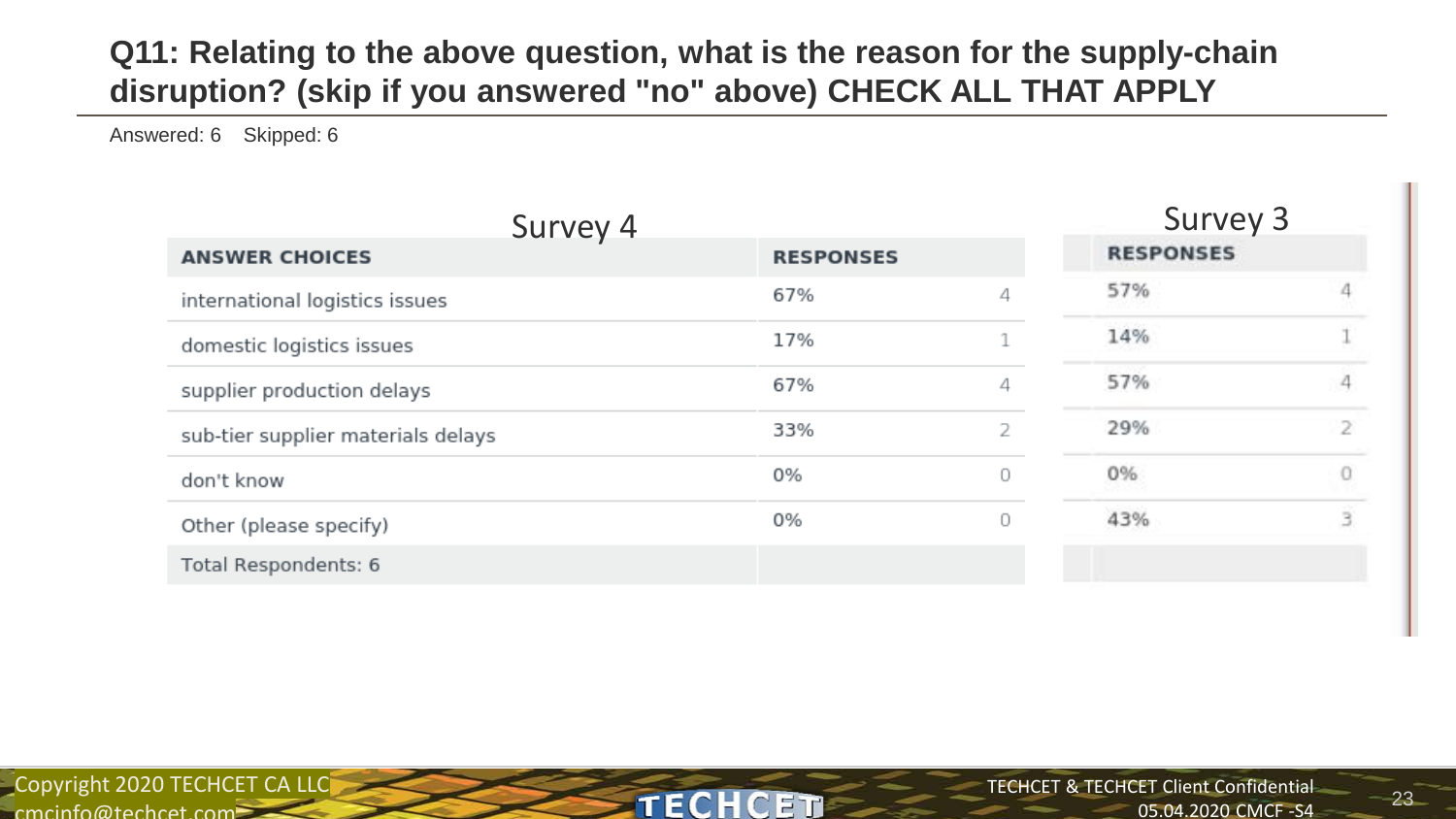#### **Q12: If you answered yes to questions above, please indicate the material area being impacted. (CHECK ALL THAT APPLY)**

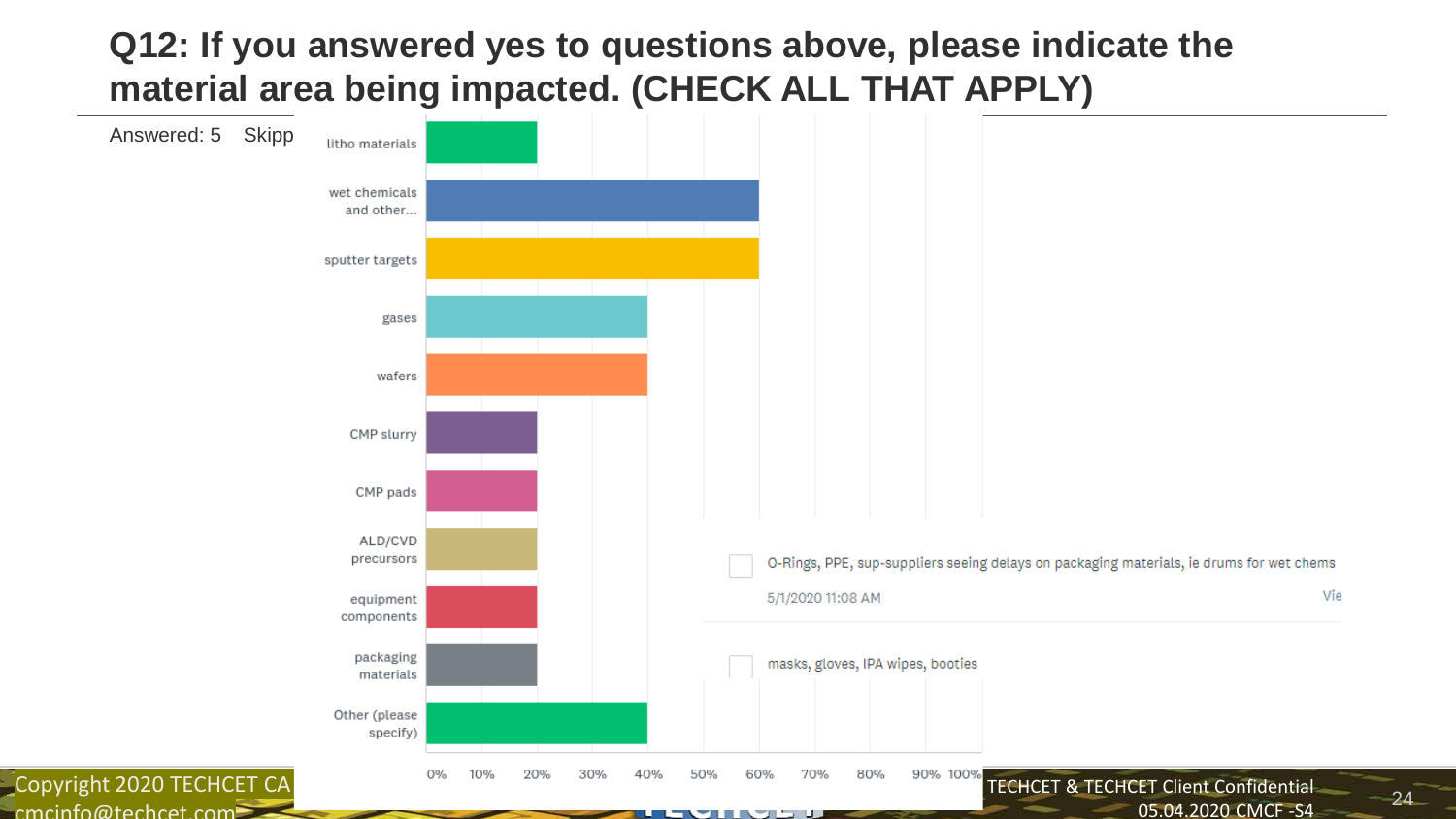#### **Q12: If you answered yes to questions above, please indicate the material area being impacted. (CHECK ALL THAT APPLY)**

Answered: 5 Skipped: 7

| <b>ANSWER CHOICES</b>            | <b>RESPONSES</b> |   |
|----------------------------------|------------------|---|
| litho materials                  | 20%              | 1 |
| wet chemicals and other solvents | 60%              | З |
| sputter targets                  | 60%              | з |
| gases                            | 40%              | 2 |
| wafers                           | 40%              | 2 |
| CMP slurry                       | 20%              | 1 |
| CMP pads                         | 20%              | 1 |
| ALD/CVD precursors               | 20%              | 1 |
| equipment components             | 20%              | 1 |
| packaging materials              | 20%              | 1 |
| Other (please specify)           | 40%              | 2 |
| Total Respondents: 5             |                  |   |

TECH

C ET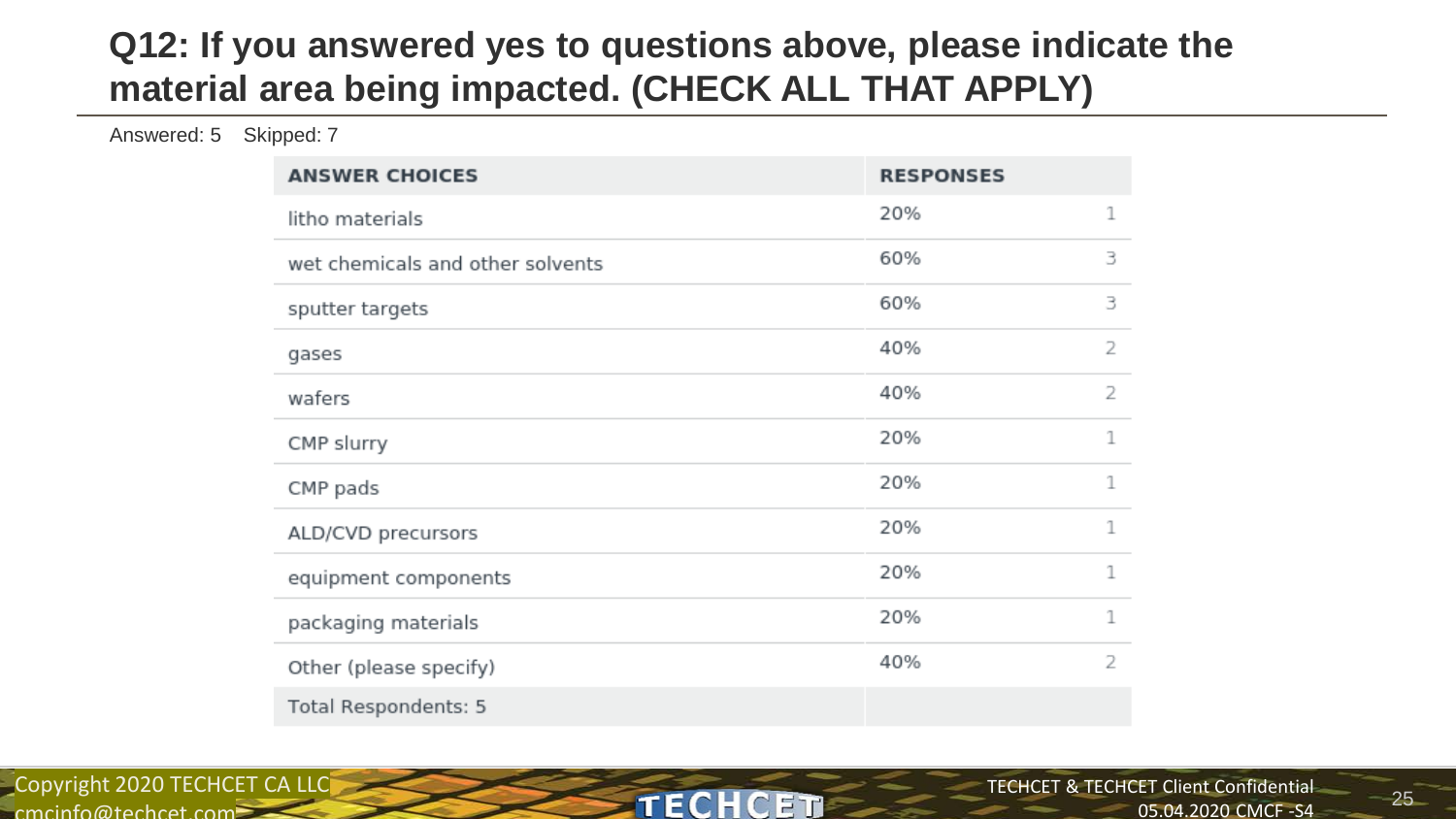#### **Q12: If you answered yes to questions above, please indicate the material area being impacted. (CHECK ALL THAT APPLY)**

#### Answered: 5 Skipped: Trend Data: Survey 3/March and Survey 4/May 4th

|                                  | Survey 4         | Survey -3        |                | Survey -2<br><b>RESPONSES</b> |  |
|----------------------------------|------------------|------------------|----------------|-------------------------------|--|
| <b>ANSWER CHOICES</b>            | <b>RESPONSES</b> | <b>RESPONSES</b> |                |                               |  |
| litho materials                  | 20%              | 0%               | O              | 0.00%                         |  |
| wet chemicals and other solvents | 60%              | 29%              | $\overline{2}$ | 11.11%                        |  |
| sputter targets                  | 60%              | 29%              | 2              | 33.33%                        |  |
| gases                            | 40%              | 14%              |                | 0.00%                         |  |
| wafers                           | 40%              | 43%              |                | 11.11%                        |  |
| CMP slurry                       | 20%              | 14%              |                | 0.00%                         |  |
| CMP pads                         | 20%              | 0%               | $\Omega$       | 0.00%                         |  |
| ALD/CVD precursors               | 20%              | 0%               | 0              | 0.00%                         |  |
| equipment components             | 20%              | 29%              | $\overline{2}$ | 11.11%                        |  |
| packaging materials              | 20%              | 0%               | O              | 11.11%                        |  |
| Other (please specify)           | 40%              | 14%              |                | 77.78%                        |  |
| Total Respondents: 5             |                  |                  |                |                               |  |

**TECH** 

C FT

Copyright 2020 TECHCET CA LLC  $c$ mcinfo@techcet.com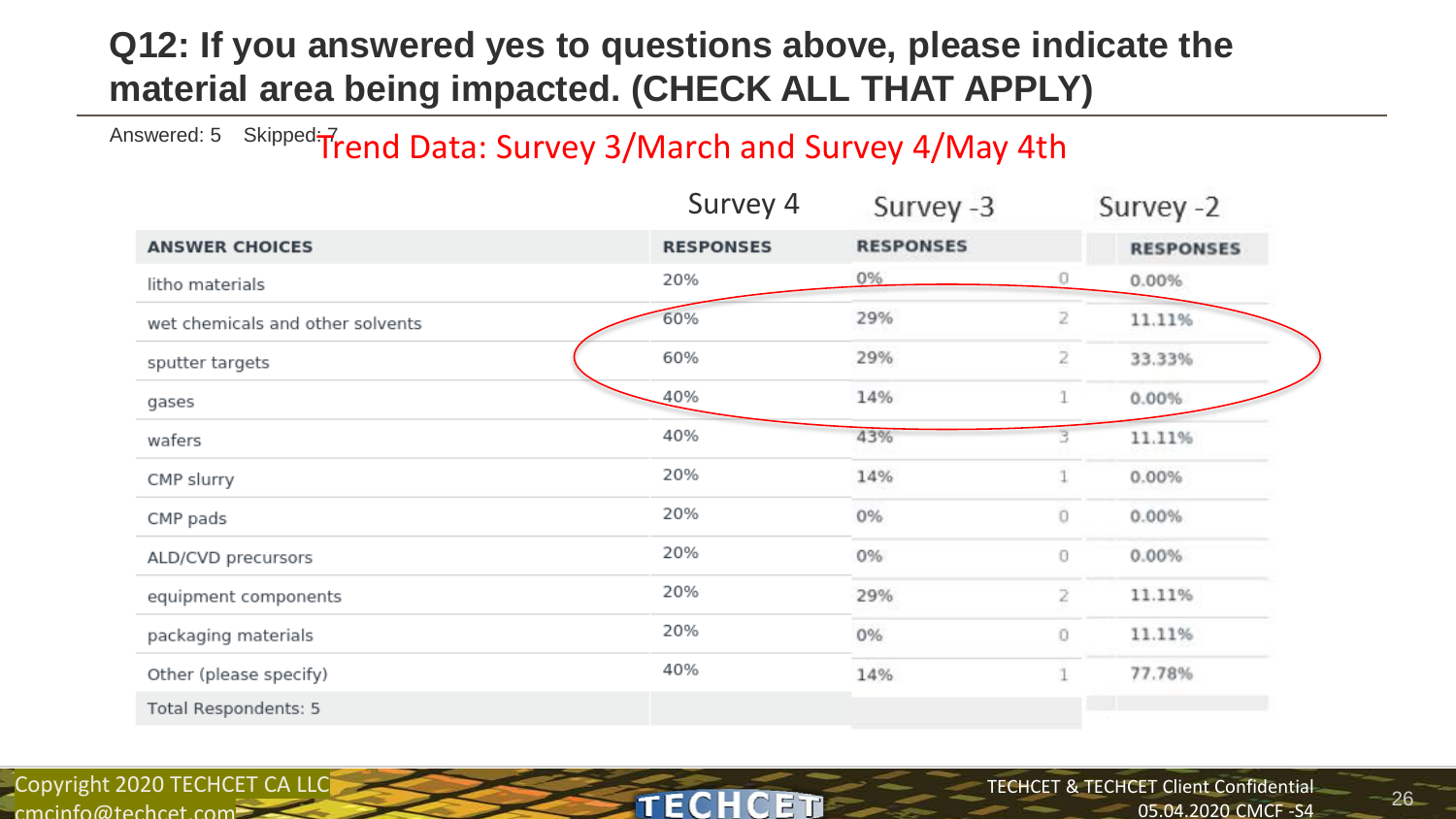#### **Q13: Over the past month, have your buying volume of materials:**



**TECH** 

C ET

Copyright 2020 TECHCET CA LLC

 $c$ mcinfo@techcet.com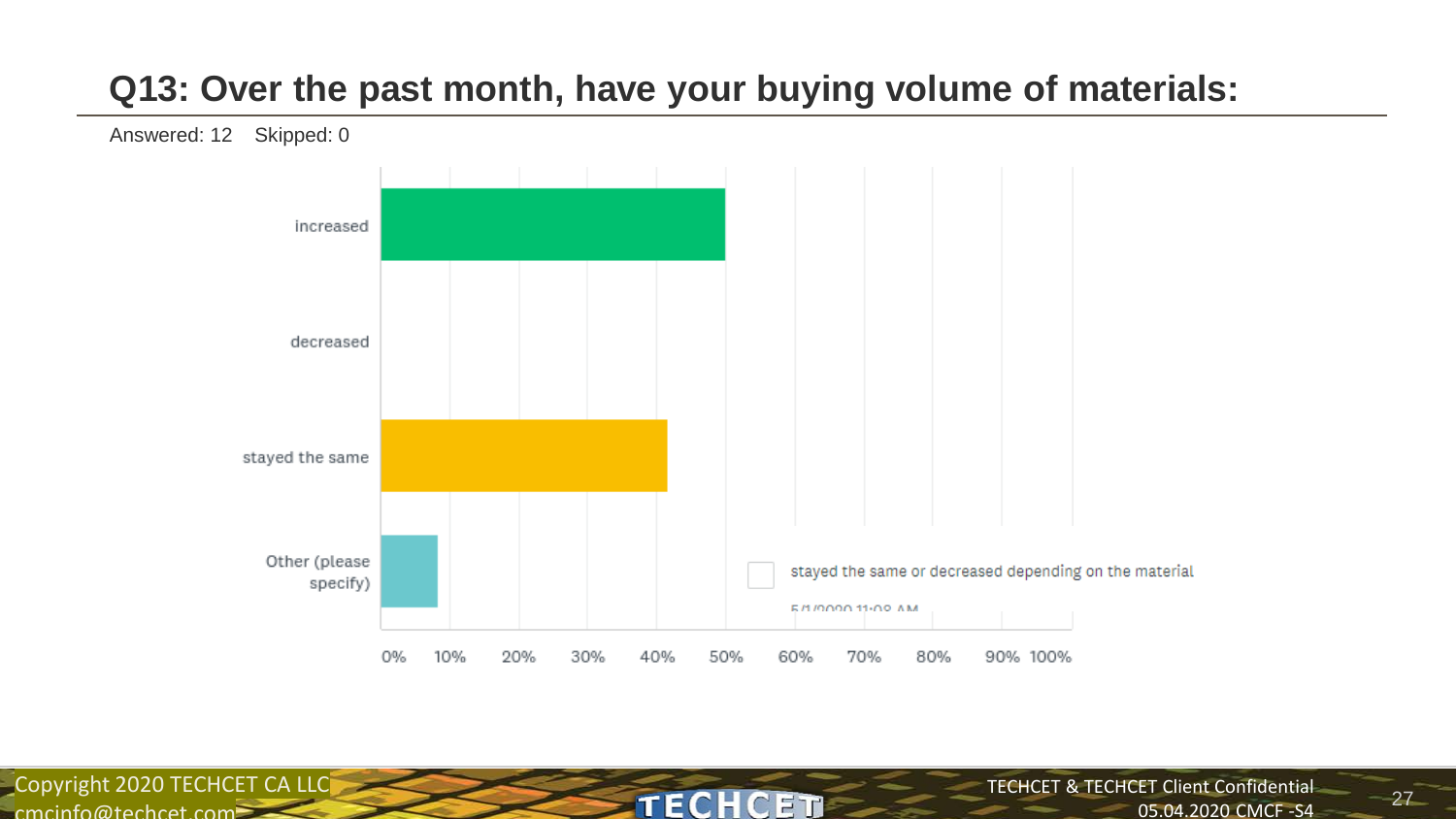# **Q13: Over the past month, have your buying volume of materials:**

Answered: 12 Skipped: 0

|                        | Survey 4         |    | Survey 3         |
|------------------------|------------------|----|------------------|
| <b>ANSWER CHOICES</b>  | <b>RESPONSES</b> |    | <b>RESPONSES</b> |
| increased              | 50%              | 6  | 40%              |
| decreased              | 0%               | 0  | 20%              |
| stayed the same        | 42%              | 5  | 40%              |
| Other (please specify) | 8%               | 1  | 0%               |
| <b>TOTAL</b>           |                  | 12 |                  |

**TECHCET** 

Copyright 2020 TECHCET CA LLC  $c$ mcinfo@techcet.com $=$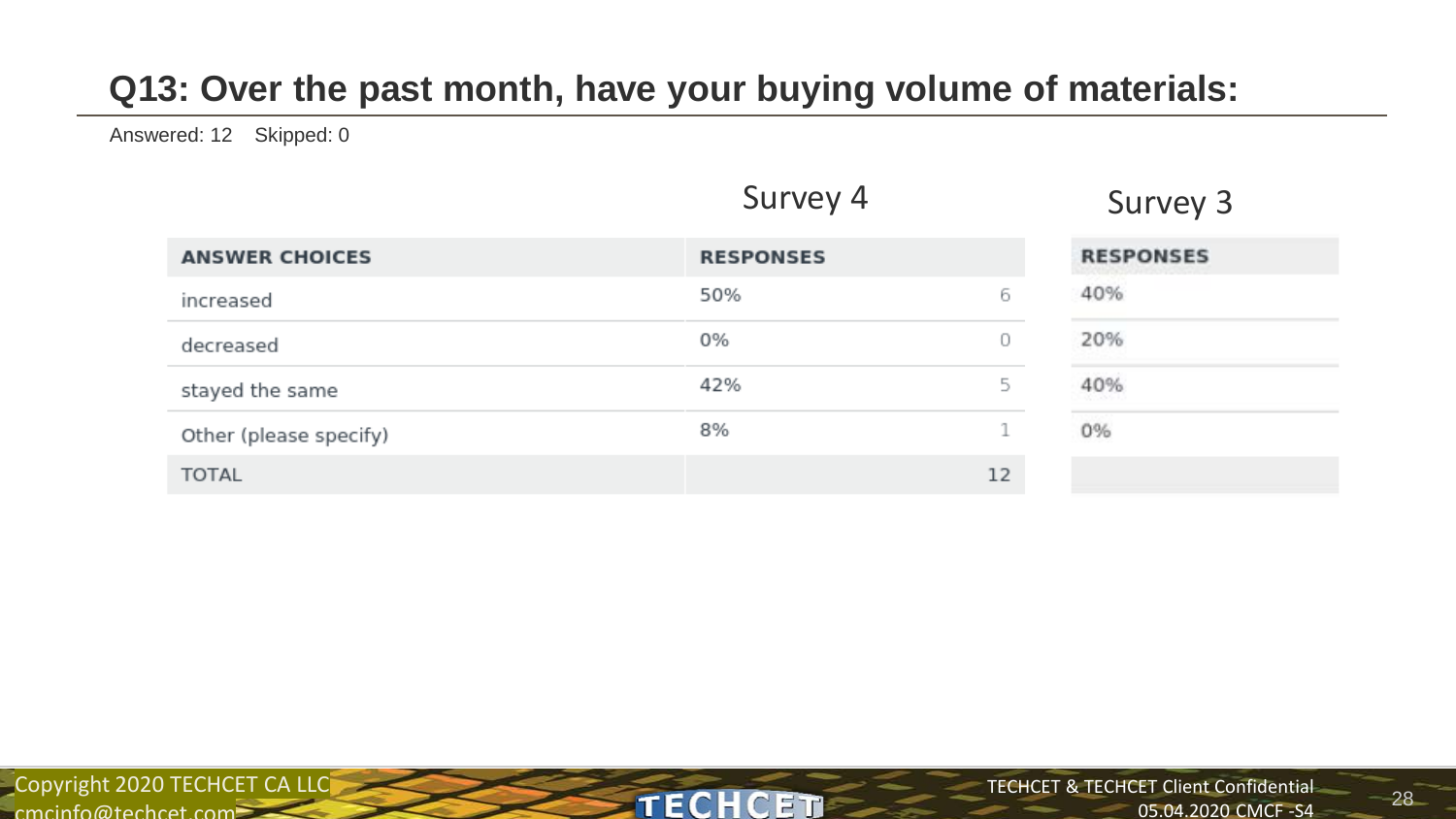# **Q14: Is your company having any reduction in workforce ( check all that apply)**



**TECH** 

C FT.

Copyright 2020 TECHCET CA LLC cmcinfo@techcet.com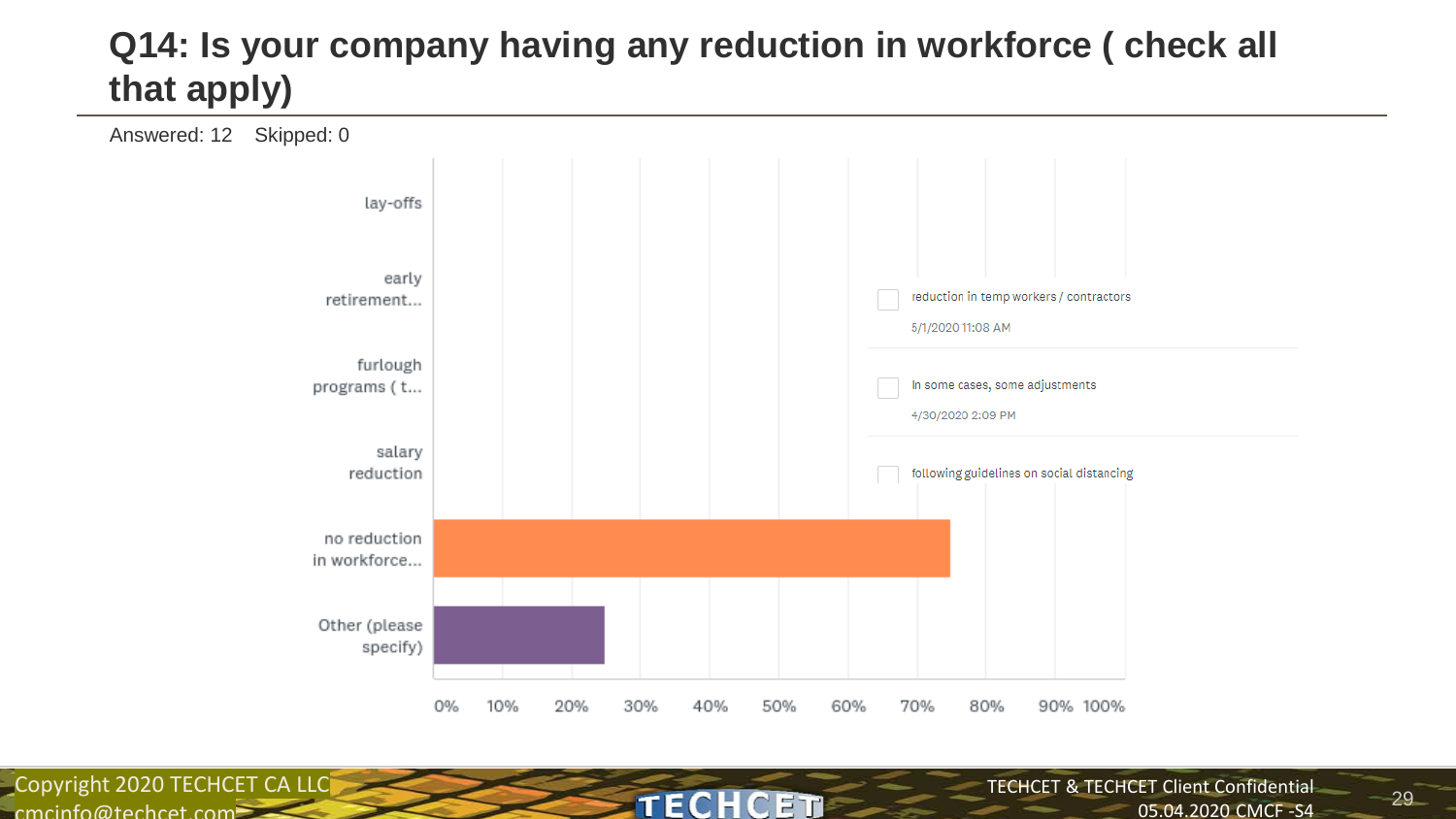# **Q14: Is your company having any reduction in workforce ( check all that apply)**

**TECHCET** 

Answered: 12 Skipped: 0

| <b>ANSWER CHOICES</b>                                      |     | <b>RESPONSES</b> |  |
|------------------------------------------------------------|-----|------------------|--|
| lay-offs                                                   | 0%  |                  |  |
| early retirement packages                                  | 0%  | Ω                |  |
| furlough programs (time off without pay, but get benefits) | 0%  | Ω                |  |
| salary reduction                                           | 0%  | Ω                |  |
| no reduction in workforce at this time                     | 75% | 9                |  |
| Other (please specify)                                     | 25% | з                |  |
| Total Respondents: 12                                      |     |                  |  |